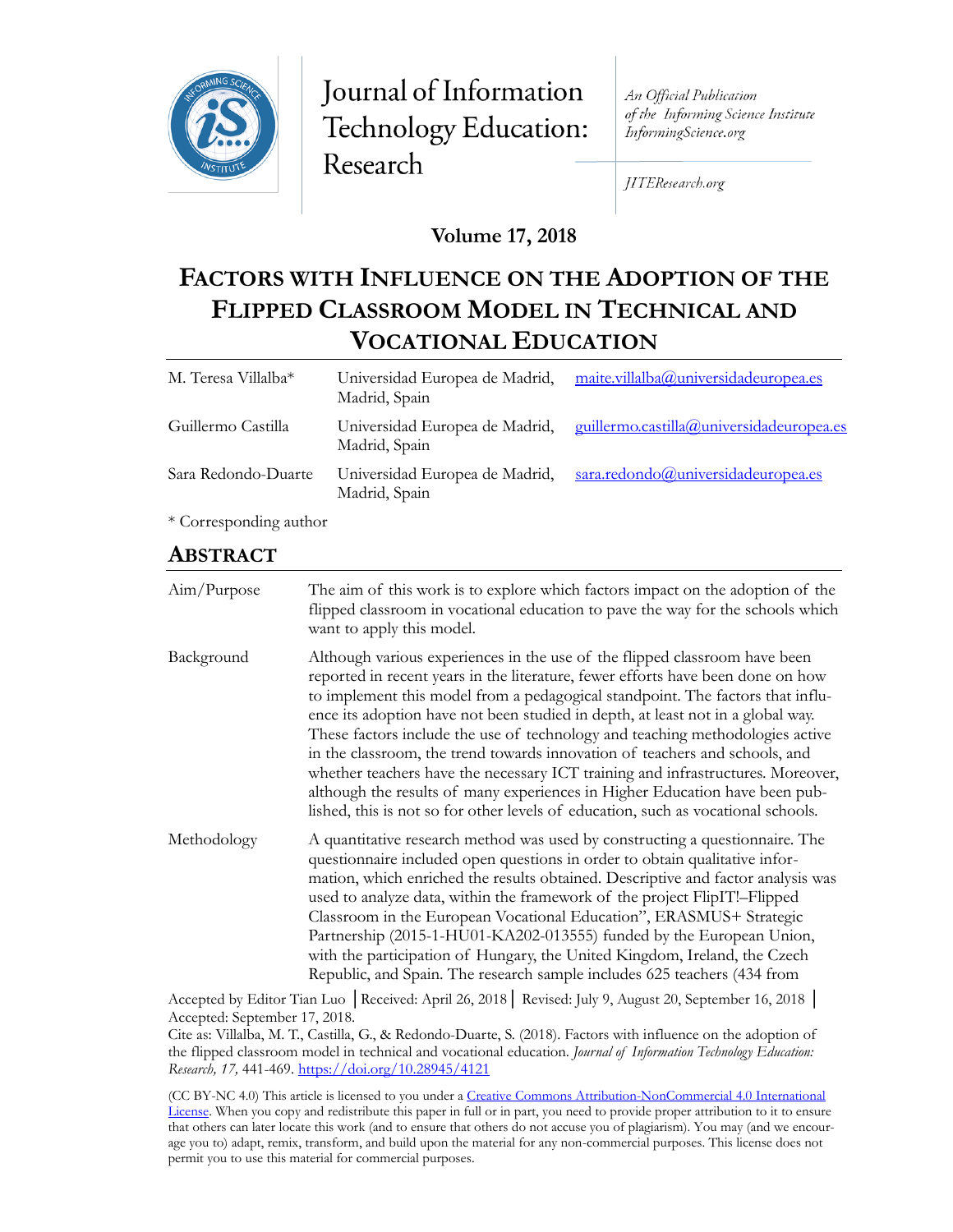|                                      | Spain, 121 from Hungary and 61 from the Czech Republic) from schools par-<br>ticipating or somehow associated to the project.                                                                                                                                                                                                                                                                                                                                                                                                                                                                                                                                                                                                                                                                                                                                                                                                                                                                                                                                                                                                                                                                                                                   |
|--------------------------------------|-------------------------------------------------------------------------------------------------------------------------------------------------------------------------------------------------------------------------------------------------------------------------------------------------------------------------------------------------------------------------------------------------------------------------------------------------------------------------------------------------------------------------------------------------------------------------------------------------------------------------------------------------------------------------------------------------------------------------------------------------------------------------------------------------------------------------------------------------------------------------------------------------------------------------------------------------------------------------------------------------------------------------------------------------------------------------------------------------------------------------------------------------------------------------------------------------------------------------------------------------|
| Contribution                         | An empirically validated framework of the factors influencing the adoption of<br>the flipped classroom approach in schools was obtained. This framework can<br>guide the curriculum design of flipped classroom model courses for vocational<br>education teachers.                                                                                                                                                                                                                                                                                                                                                                                                                                                                                                                                                                                                                                                                                                                                                                                                                                                                                                                                                                             |
| Findings                             | Empirically validated factors for the adoption of the flipped classroom in tech-<br>nical schools are presented.                                                                                                                                                                                                                                                                                                                                                                                                                                                                                                                                                                                                                                                                                                                                                                                                                                                                                                                                                                                                                                                                                                                                |
|                                      | In addition, descriptive analysis results from a sample of 625 vocational educa-<br>tion teachers confirmed that the countries involved in the survey fulfill the fac-<br>tors needed for the adoption of the flipped classroom in vocational education<br>schools. Another important result is that, according to the surveyed teachers,<br>the flipped classroom is a strongly practice-oriented method very suitable for<br>vocational education.                                                                                                                                                                                                                                                                                                                                                                                                                                                                                                                                                                                                                                                                                                                                                                                            |
| Recommendations<br>for Practitioners | The framework here presented can guide the curriculum design of flipped<br>classroom model courses for vocational and technical education teachers and<br>allow schools to know the factors to review and improve in order to use the<br>model.                                                                                                                                                                                                                                                                                                                                                                                                                                                                                                                                                                                                                                                                                                                                                                                                                                                                                                                                                                                                 |
| Recommendations<br>for Researchers   | This study is a first step toward determining the factors needed for the adoption<br>of the flipped classroom model in vocational and technical schools. More stud-<br>ies using alternative data sources and methods are needed to obtain a definite<br>model to support this adoption since FC has proved to be a very successful<br>model for motivating students. We hope these results pave the way for schools<br>who want to adopt the FC model and for focusing teaching training on the<br>competences that this work detected.                                                                                                                                                                                                                                                                                                                                                                                                                                                                                                                                                                                                                                                                                                        |
| Impact on Society                    | Recently, we are witnessing an important debate about the future of education<br>at every level. Different innovative methodologies have emerged in a search for<br>more motivating and effective ways to learn, as well as to develop in our stu-<br>dents the so-called 21st-century skills such as critical thinking, communication<br>and collaboration, creativity, and information, media and technology skills. The<br>flipped classroom approach can help to improve vocational education by chang-<br>ing traditional classes and teaching students other important soft skills, such as<br>teamwork and collaboration, reflection, digital skills, and self-study.                                                                                                                                                                                                                                                                                                                                                                                                                                                                                                                                                                    |
| Future Research                      | The model is currently being implemented in schools in Spain, Hungary, and<br>the Czech Republic using the results obtained here under the framework of the<br>European project "FlipIT!-Flipped Classroom in the European Vocational<br>Education", ERASMUS+ Strategic Partnership (2015-1-HU01-KA202-013555).<br>After checking the criteria obtained in the framework for each of the participat-<br>ing schools, as a first step, an online course has been created using the compe-<br>tences obtained in this framework, both pedagogical and ICT. Once the course<br>is completed, the teachers will carry out a pilot project to use the model. We<br>hope the framework is useful to other researchers in order to implement the<br>model in other countries and extend it with other criteria to obtain a validated<br>international framework. This study is a first step toward determining the fac-<br>tors needed for the adoption of the flipped classroom model in technical<br>schools. More studies using alternative data sources and methods are needed to<br>obtain a definite model to support this adoption since FC has proved to be a<br>very successful model for motivating students. We hope these results pave the |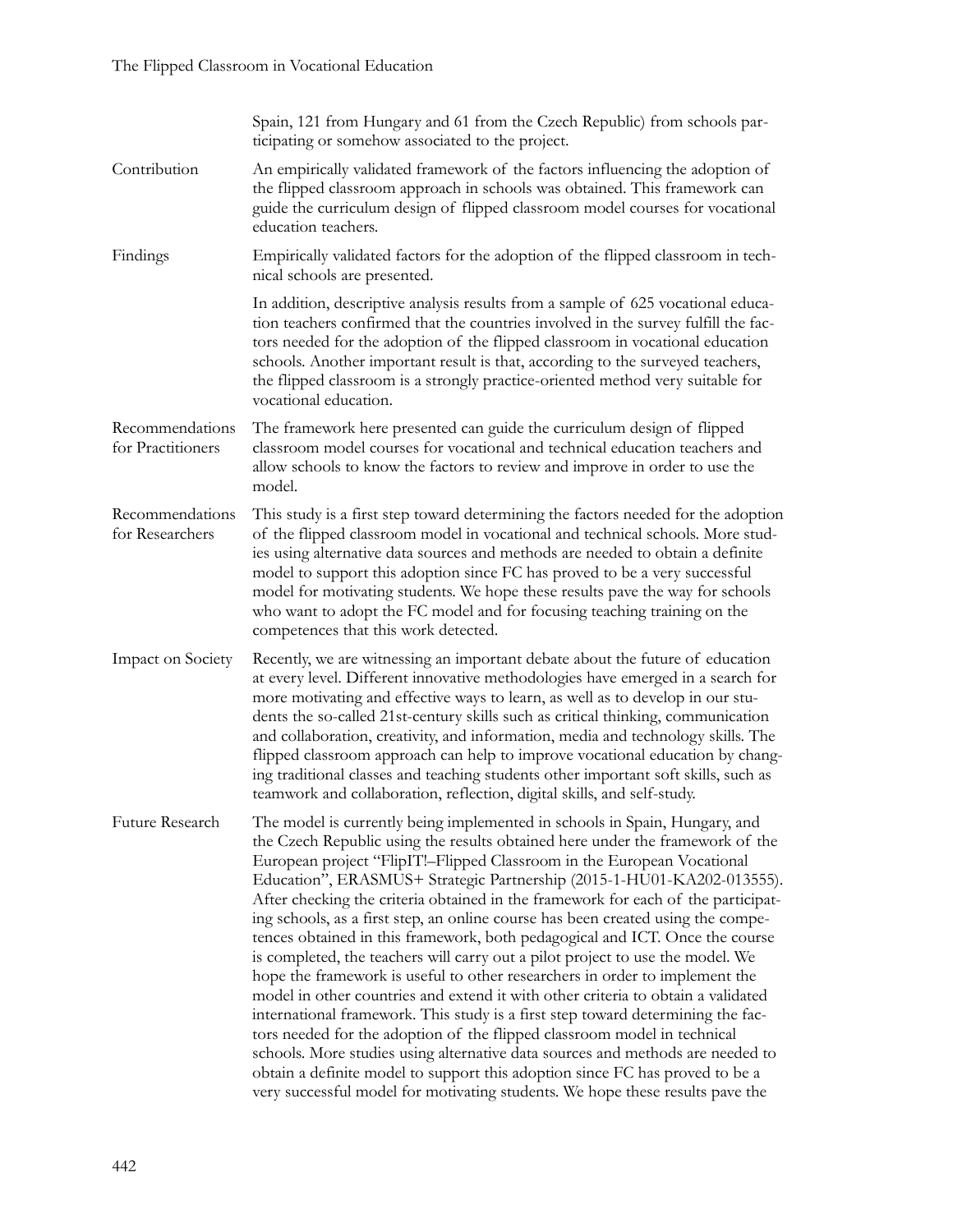way for schools who want to adopt the FC model and for focusing teacher training on competences.

Keywords flipped classroom approach, inverted classroom, active learning, educational technology

## **INTRODUCTION**

Recently, we are witnessing an important debate about the future of education at every level. Different innovative methodologies have emerged in a search for many motivating and effective ways to learn, as well as to develop the so-called 21st-century skills such as critical thinking, communication, and collaboration, creativity, and information, media, and technology skills (Bellanca & Brandt, 2010) in our students. One of the most used and researched methodologies is the flipped classroom. The last 3 years of Horizon reports of higher education highlighted the flipped classroom model as one of the six important developments in Educational Technology for Higher Education in the category of digital strategies (Johnson et al., 2016; Johnson, Adams Becker, Estrada, & Freeman, 2015, 2014).

There is no clear consensus on the definition of flipped learning; however, most researchers agree that in a flipped classroom tasks traditionally carried out in the classroom must take place outside the classroom, and vice versa, i.e., homework in the classroom (Al-Zahrani, 2015). In essence, it is not a new concept: homework to do before class, such as studying or reading-up on a lesson, has been used for a long time. What makes a flipped classroom different is the systematic use of technology to deliver declarative knowledge. The use of online videos is very similar to a master class, and the tools of today make it easy for teachers to create their own videos, which has given a boost to this model. This allows better use of the time in class to learn through practice, which is proven to lead to significantly better long-term retention (Clark & Mayer, 2008). Among the limitations, some authors include the difficulty to engage students in their own learning at home, as well as in group discussions in the classroom (Tanner & Scott, 2015).

Spain has been leading the list of early leavers from education in Europe since 2011 (Eurostat, 2017), with a high percentage of students who drop out at an early age (16 years). This is motivating a national movement of innovation from teachers and institutions in the last years in search for new educational methods that fit the needs of the current student profile. A crucial stage of education is secondary education. This stage is the last obligatory educational stage that prepares some students for the labor market. This is even more important for students who choose vocational education. In an attempt to motivate children and youth, in past years, teachers and researchers are testing new methodologies, most of which involving technologies and more practical approaches in order to adapt education to the new learners. Among them, flipped learning has received a lot of attention these last years in higher education, but there are not many experiences published in the case of vocational and technical education. According to CEDEFOP (European Centre for the Development of Vocational Training), VET is "the Education and training which aims to equip people with knowledge, know-how, skills and/or competences required in particular occupations or more broadly on the labor market" (CEDEFOP, 2014). Vocational education is characterized by learning by doing, because of the high number of hours of practice needed. Flipped learning can help here by moving the theoretical content outside the classroom, and using class time for practical activities. In Spain, high youth unemployment rates are shifting the attention to technical schools, promoting youth to study a vocational program and strengthening vocational studies. Innovative models such as flipped learning can help improve the quality of vocational education, motivate students, and thus reduce the number of dropouts. The flipped classroom approach offers the opportunity to move away from theory-based summative assessment methods to more practical activities and assessments based on developing students' real-world skills. Since in Vocational Education students learn by doing, the flipped classroom approach could give teachers more face-to-face time with their students to focus on work-orientated scenarios. The flipped classroom also encourages the use of learning by doing using active methodologies such as work-based learning. In addition, if work-based learning were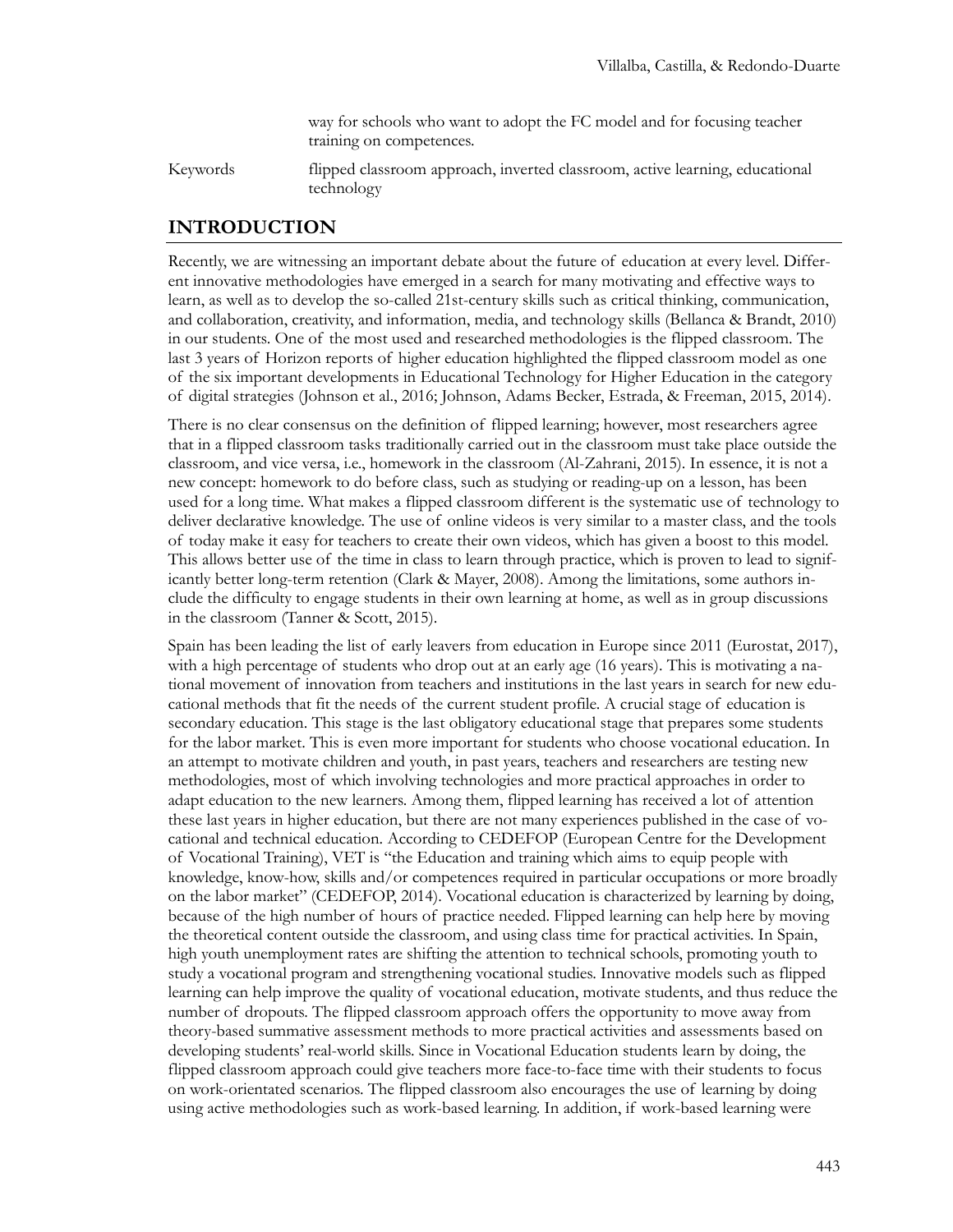carried out in partnership with companies or non-profit organizations, it would facilitate student's connection with professional work starting in their first academic year.

This work is part of a research project funded by the European Union "FlipIT!–Flipped Classroom in the European Vocational Education", ERASMUS+ Strategic Partnership (2015-1-HU01-KA202- 013555). The main objective of the project is to improve the quality of learning in technical schools by adapting the flipped learning model to vocational education.

The paper is organized as follows: the next section summarizes the related work about the factors that support or decline the use of flipped learning in education; then, the research methodology used in this work is detailed; next, the results from data analysis are presented followed by a discussion of the results. Finally, the conclusions and the future directions of work are presented.

# **RELATED WORK**

The education landscape is undergoing significant change as a result of technological innovations. These new technologies and approaches to education are already having a clear and positive impact on the provision of higher education (High Level Group on the Modernisation of Higher Education, 2014). Flipped or inverted classrooms have become increasingly popular, and sometimes controversial. The flipped classroom approach consists of teaching and learning activities where students watch a video lesson outside the class through distance learning and have hands-on activities in the class (Hamdan, McKnight, McKnight, & Arfstrom, 2013). The activities traditionally conducted in class are now conducted during the students' own time before class. In many definitions and models, this means students watch a video of pre-recorded lectures before class. Then, when they are in class, they work through assignments or activities with their peers and the instructor.

The idea of the flipped classroom came about during the early 19th century. The United States Military Academy at West Point created a set of teaching methods, i.e., students utilized sources provided by their teachers to learn before class, while classroom time was used for group cooperation to solve problems jointly. This teaching method reflected a basic concept of the flipped classroom (Z. Wang, 2014). In 2007, high school teachers Sams and Bergmann from the state of Colorado began recording their classes for students who could not attend to their lectures. After some time, they found that the majority of their students used these videos for repetition during homework. This formed the basis of the flipped classroom teaching methods (Bergmann & Sams, 2012).

The flipped classroom model agrees with the idea of blended learning. In blended learning, traditional classroom methods are combined with online digital media. The flipped classroom includes some elements of student control over time, place, path, and/or pace because the model allows students to choose the location where they receive online content and instruction and to control the pace at which they move through the online elements (Staker & Horn, 2012). The use of technology is a key component in allowing lectures to be pre-recorded and made available to students outside of the classroom setting. However, as Sams and Bergmann (2012) claim (Sams & Bergmann, 2013), "Ultimately, flipping a classroom involves shifting the energy away from the instructor and toward the students and then leveraging educational tools to enhance the learning environment."

This instruction methodology is based on the premise that "direct instruction and lecture is not an effective teaching tool in the group learning space but is effective when delivered to the individual (Sams & Bergmann, 2013). Thus, the flipped classroom model describes a reversal of traditional teaching where students gain first exposure to new material outside of class, usually via reading or lecture videos, and then class time is used to do the harder work of assimilating that knowledge through strategies such as problem-solving, discussion, or debates.

Proponents of the flipped classroom approach provide many arguments for engaging students in the content outside of the class to free up time in class, such as increased student engagement, strengthening of team-based skills, personalized students guidance, focused classroom discussion, and crea-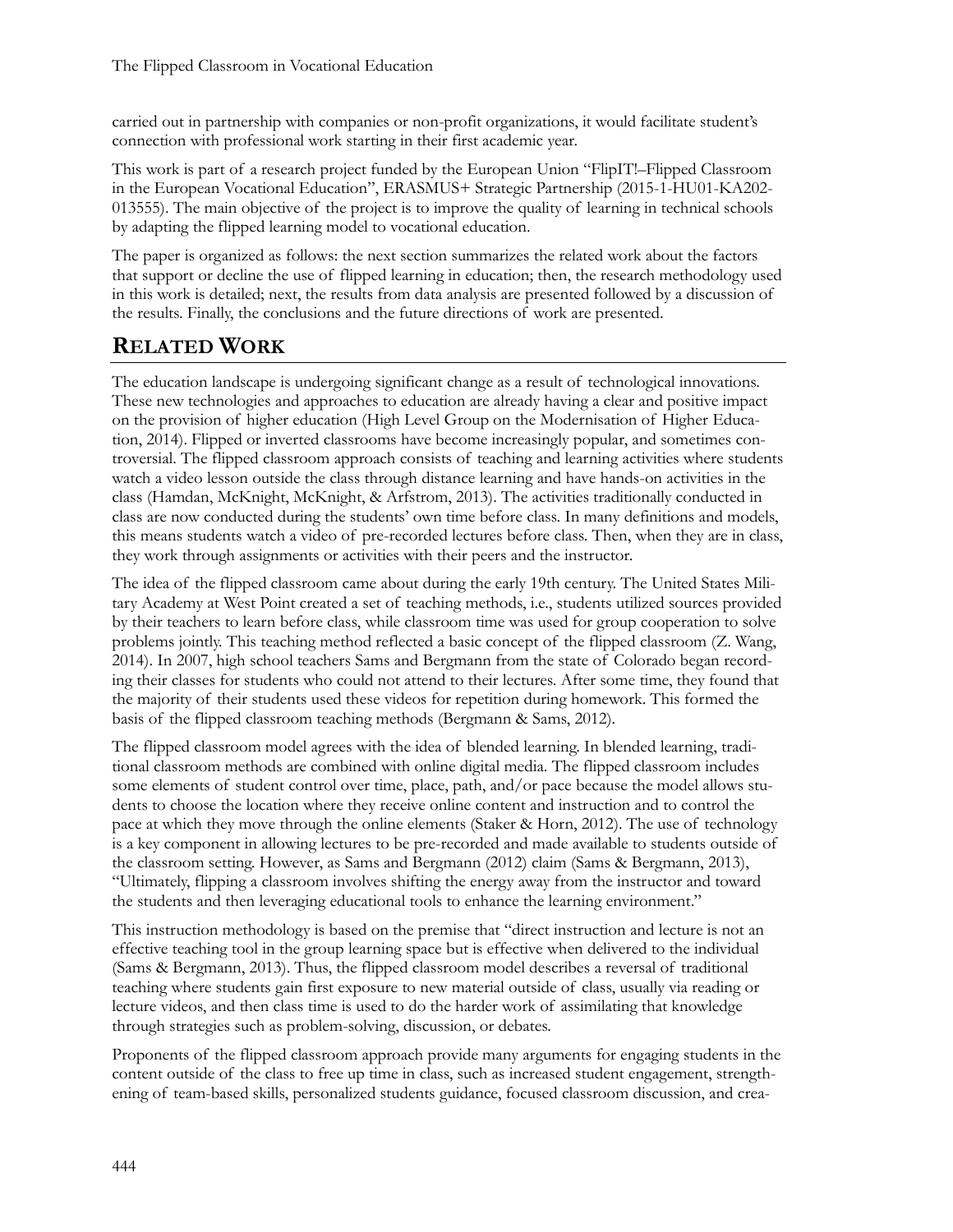tive freedom of faculty while maintaining a standardized curriculum (Milman, 2012). On the other hand, Enfield (2013) discusses concerns with accessibility to instructional resources being provided online, the growing move towards no homework, increased time requirements without improved pedagogy, lack of adapting the lesson environment to reflect the flip classroom's ability to support student-centered learning, and the use of lectures without taking into account the individual students learning styles.

The theoretical foundations used for justifying the flipped classroom typically focused on reasons for not using classroom time to deliver lectures. This change is usually motivated by a desire to give students the opportunity to learn through active participation in the classroom. According to Piaget (1971), people actually learn something when they have developed a system of knowledge that allows them to transform (actively) the object of their thinking, adjusting it to the reality that surrounds them. One method to facilitate these processes is to propose to students practical activities that engage them to participate actively in the classroom, thus allowing the teacher to act as a guide in the creation of said knowledge processes. In this trend, the flipped classroom offers opportunities for students to learn through a variety of different kinds of activities, participating actively in the classroom. For example, some studies recommend use other forms of active learning together with flipped classroom, such as, collaborative learning, cooperative learning, and problem-based learning which are broadly used group learning activities with varying levels of support (DeLozier & Rhodes, 2016).

One of the most comprehensive reviews of the existing literature is due to O'Flaherty and Phillips (2015). In the review, about thirty implementations of flipped learning in higher education are described in certain detail, although O'Flaherty and Phillips's article focuses on higher education. Throughout the literature review for this paper, it was difficult to find research in primary and secondary education, as higher education was the level where the great majority of research lay. For vocational education, there are a certain number of peer-reviewed articles but mostly centered around case studies and experiences, such as Camacho (2014).

A more recent systematic review, but focused only on Engineering, examines 62 studies on flipped learning in engineering education (Karabulut-Ilgu, Jaramillo Cherrez, & Jahren, 2017). The paper states that there is a lack of theoretical or conceptual frameworks guiding the development and evaluation of the flipped approach. Following this trend, an editorial for the flipped classroom special issue monographic (Song, Jong, Chang, & Chen, 2017) summarizes how "there is still a pressing need for studying 'HOW' to implement the flipped classroom and, moreover, to be able to connect this pedagogical design with evidence of advantages related to various aspects of student learning." The same editorial underlines concerns related to a series of factors that have been taken into concern in this study. Namely, that literature reveals that most published studies on the topic of flipped classroom either do not present a pedagogical design or lack a theoretical foundation for said design (Kim, Kim, Khera, & Getman, 2014). Also, since the flipped classroom presents such mixed results on students' learning outcomes and students' perceptions on the methodology vary greatly, in order to create a solid foundation, research must be approached from multiple angles, as presented in Jungić, Kaur, Mulholland, & Xin, (2015) or implementations linked to the Flip-IT European Project.

Vocational education, the educational level on which this article focuses, goes particularly untapped by researchers, although some experiences in the classroom have been published (Camacho, 2014; Little, 2015). In Malaysia, authors Embi, Hussin, and Panah (2014) have established some pedagogical grounds on which to establish implementations in all levels of education including a flipped learning readiness survey instrument. This instrument is being used by other Southeast Asian researches such as Techanamurthy, Alias, and Dewitt (2015) in their implementations in vocational education.

In Europe, institutions like the University of Winchester have created reports on how to approach teaching vocational education from a pedagogical standpoint (Lucas, Spencer, & Claxton, 2012), but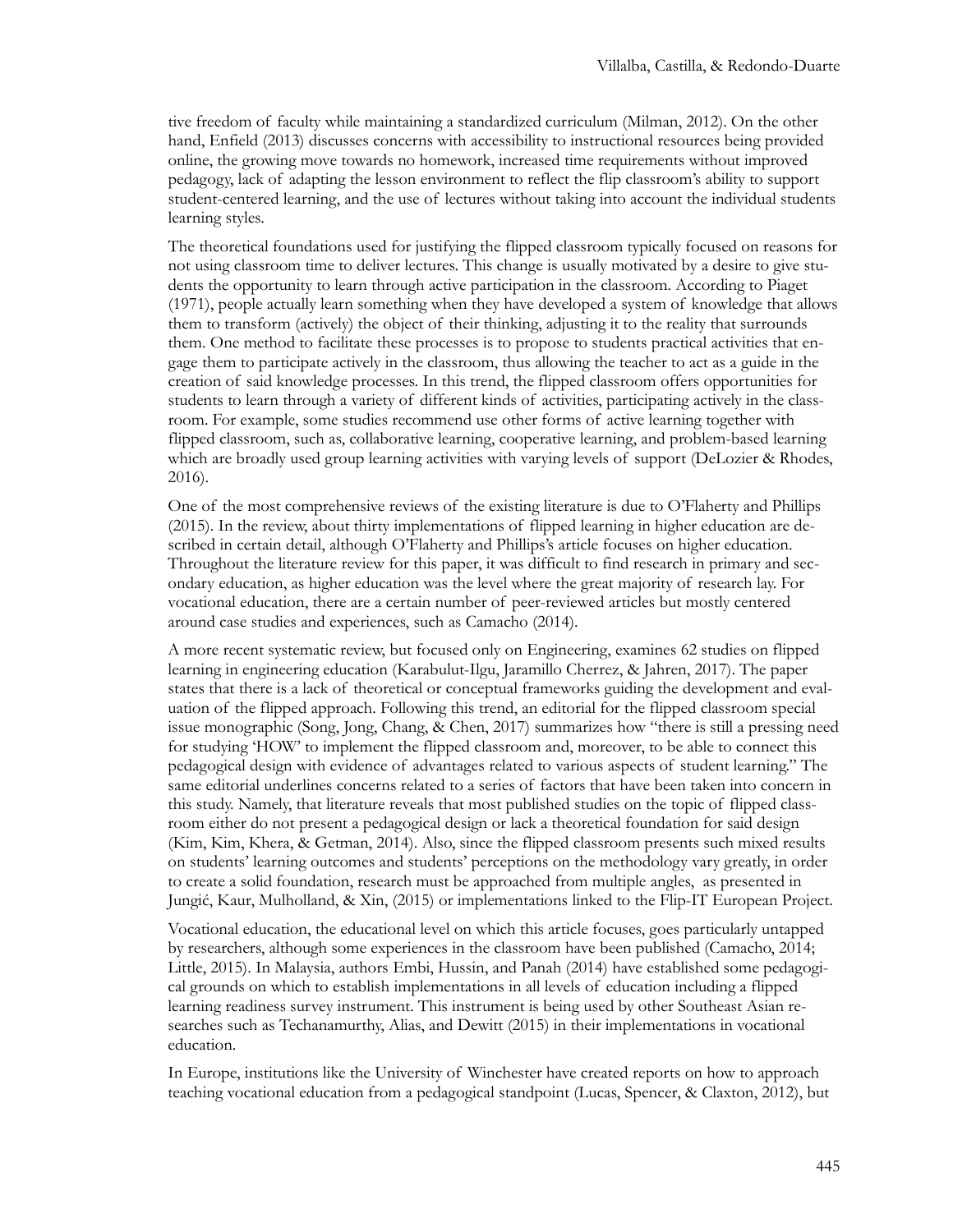there are no joint efforts among these lines, and it would seem that there is no central reference frame but a series of isolated initiatives. There are evidences of focus groups picking up on vocational education and upper secondary school students' opinion and standpoint on the flipped classroom in Sweden and in Spain (Fernández Gámez & Guerra Martín, 2016; Ölmefors, 2016), as well as a Spanish initiative that made an effort to establish a comparison between the application and nonapplication of flipped classroom to different educational levels (including vocational education) (González Velasco et al., 2017). In every case, sample sizes were small  $(n<30)$ , the theoretical framework they were based on was unscaffolded in various areas, and, as it was established before, they were isolated in nature.

All in all, the international vantage point that the Flip-IT project starts off from provides the implementations which arise from it a solid methodological base that will be discussed in this paper.

# **RESEARCH METHODOLOGY**

The aim of this research was to carry out an analysis of the needs in order to obtain a clear understanding of the current situation and know the requirements needed to use flipped learning in vocational education. We focused mainly on teachers' perception since our primary concern is to know the knowledge, motivation, and needs that teachers have to apply this model. The methodology applied was both qualitative and quantitative. Studies based on quantitative data allow conclusions that can be generalized, however, do not provide context information. Qualitative evaluations make a good complement allowing one to do the following: study the underlying reasons to the obtained data in the quantitative surveys; understand some of their results; study in depth the dimensions, even identify some others not identified yet, but that worry the respondents; and; finally, provide decisive information from the perspective of the participants. The instrument used in the study was a questionnaire with both Likert-scale and open-ended questions to collect quantitative and qualitative data. The questionnaire was composed of an initial section explaining the goal of the study and collecting anonymous demographic data, and another section with the questions based on the previously defined hypothesis.

The flipped classroom is an innovative model that makes extensive use of technology. According to other studies, there are several factors that influence the use of technology in teaching methodologies, the most repeated in the revised bibliography are teacher training, level of resources, pedagogies and teaching practices, attitudes of teachers, ICT competence, and positive attitude towards innovation (Bordbar, 2010; Buabeng-Andoh, 2012; Cox, Cox, & Preston, 1999; Hernandez-Ramos, Martinez-Abad, Penalvo, Garcia, & Rodriguez-Conde, 2012; Marcinkiewicz, 1993; Peralta & Costa, 2007; van Braak, 2001; Woodrow, 1990). In addition, FC requires the use of technologies, both outside and in the classroom, so we need to have the appropriate ICT infrastructure (computer or tablet and Internet connectivity at least). Students need to watch videos or other educational resources proposed by the teacher before having the session in the classroom with the teacher and the rest of their classmates. Therefore, they need equipment and Internet access in their homes, and also in schools. With regard to the possibility of accessing the Internet from their homes, Eurostat (Statistical Office of the European Communities) publishes statistics every year on the use of ICT in homes in all EU countries (questionnaire "Internet access and use statistics - households and individuals ") (EuroStat, 2018). These data are obtained every year from public consultation of the EU member countries. The questionnaire includes questions about whether the respondents have the necessary infrastructure to access the Internet from their homes, both in relation to the necessary hardware (PC or laptop, tablet, mobile, etc.) and to the Internet connection. These data are public and accessible on the Internet. The dataset is also public and allows you to filter by certain parameters such as age, country, and level of studies. For this reason, we do not include in our instrument any question about the availability of the ICT infrastructure necessary to implement the model in the homes. Instead, we use such data collected by Eurostat. According to this dataset, all of the participant's countries of the project (Spain, Hungary, and the Czech Republic) have very similar figures in the last published statis-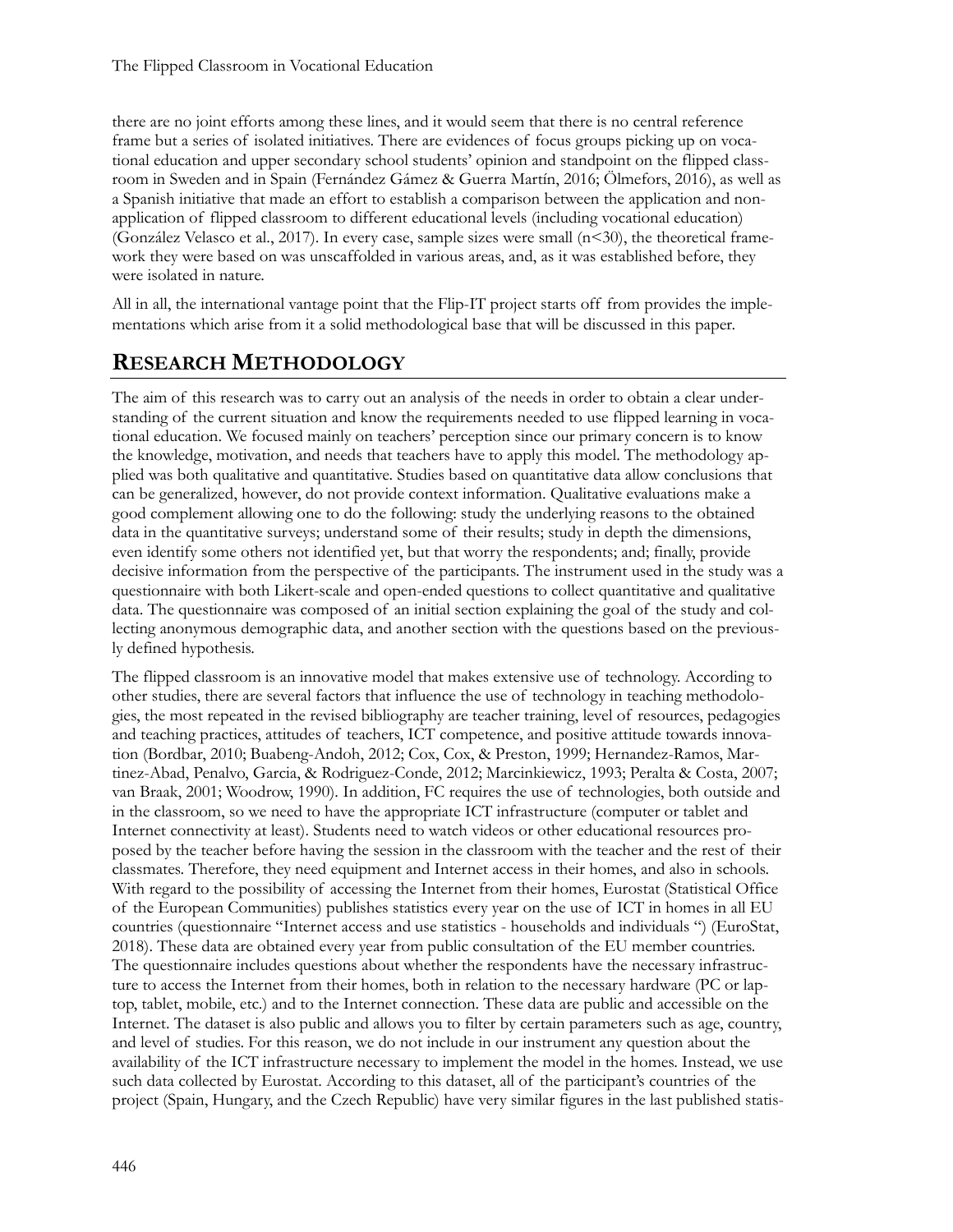tics (Eurostat, 2016). The percentage of households with Internet access was of 82% for Spain and the Czech Republic, and 81% for Hungary. Thus, the level of infrastructure of households is very similar in all three countries with levels slightly below the median of the European Union (the median for EU-28 was 85%).

Based on these factors with an influence on the application of technology in teaching methodologies, and bearing in mind that the purpose of the study was to know the factors which impact on the application of FC in vocational schools in Hungary, the Czech Republic, and Spain, the research questions considered here were:

• RQ1: What other active innovative pedagogical practices influence teachers to apply FC?

• RQ2: What attitudes do teachers have towards the introduction of the flipped classroom as a new innovative teaching methodology that includes the use of technology?

• RQ3: What IT skills do teachers need for applying the FC model?

• RQ4: Which training do teachers need to apply the FC model: pedagogical or technological aspects of using the FC model or both?

• RQ5: What ICT infrastructures do technical school teachers need to implement FC?

## INSTRUMENT DESIGN

Through these research questions, 5 dimensions were defined in order to design the instrument: teachers' innovative practices, teacher´s attitudes, teachers' IT skills, teachers' training, and ICT infrastructures in schools. Factors were collected from the literature review (Buabeng-Andoh, 2012; Hamdan, McKnight, & McKnight, 2013; Kwan Lo & Foon Hew, 2007; Špilka & Maněnová, 2014; Vuorikari, Punie, Carretero Gómez, & Van Den Brande, 2016; T. Wang, 2017; Wolff & Chan, 2016). Once all the factors were collected, they were cleaned, grouped and analyzed by a focus group of experts from the multinational research group working on the European research project. The group included 10 researchers and pedagogues with experience in the flipped classroom model from Hungary, the Czech Republic, the United Kingdom, Ireland, and Spain, and 6 vocational school teachers. The final number of factors was 92. Based on these factors, an online questionnaire was created using the online tool provided by the European Commission, EUSurvey. Before applying the survey to the sample, we conducted content validation of the instrument through an inter-judge method. Twelve external experts, all of them teachers and/or researchers with a doctoral degree in a related area, more than 10 years of experience in innovative education, and at least 1 academic year in the application of FC, were asked to complete the questionnaire in order to qualitatively and quantitatively evaluate the instrument. Every section was evaluated (scope of the study, demographic data, and dimensions) on a Likert scale of 5 points for clarity, validity, and relevance. A space for suggestions in each question and dimension was also provided. Kendall's coefficient of concordance (W) was calculated to assess the degree of agreement between experts (Kendall & Smith, 1939). The Kendall concordance coefficient provides an index of the agreement between different sets of rankings. Kendall's W varies from 1 to 0, where 1 equals a full agreement and 0 does not equal an agreement between the judges. The quantitative analysis showed moderate inter-assessors' reliability with Kendall's W values among 0.33 and 0.72 (p>.001). There was also very good internal consistency for the seven sections with Cronbach's alphas from 0.811 to 0.972, with 0.7 conventionally considered as an acceptable reliability (Tabachnick & Fidell, 2013). The qualitative answers were also analyzed. The proposed changes were all minor, and related to the clarity of some questions or answer options. Therefore, they were all included after agreement by the research group of experts.

Finally, the online self-administered questionnaire was disseminated via email to teachers. (See the Appendix for a copy of the questionnaire.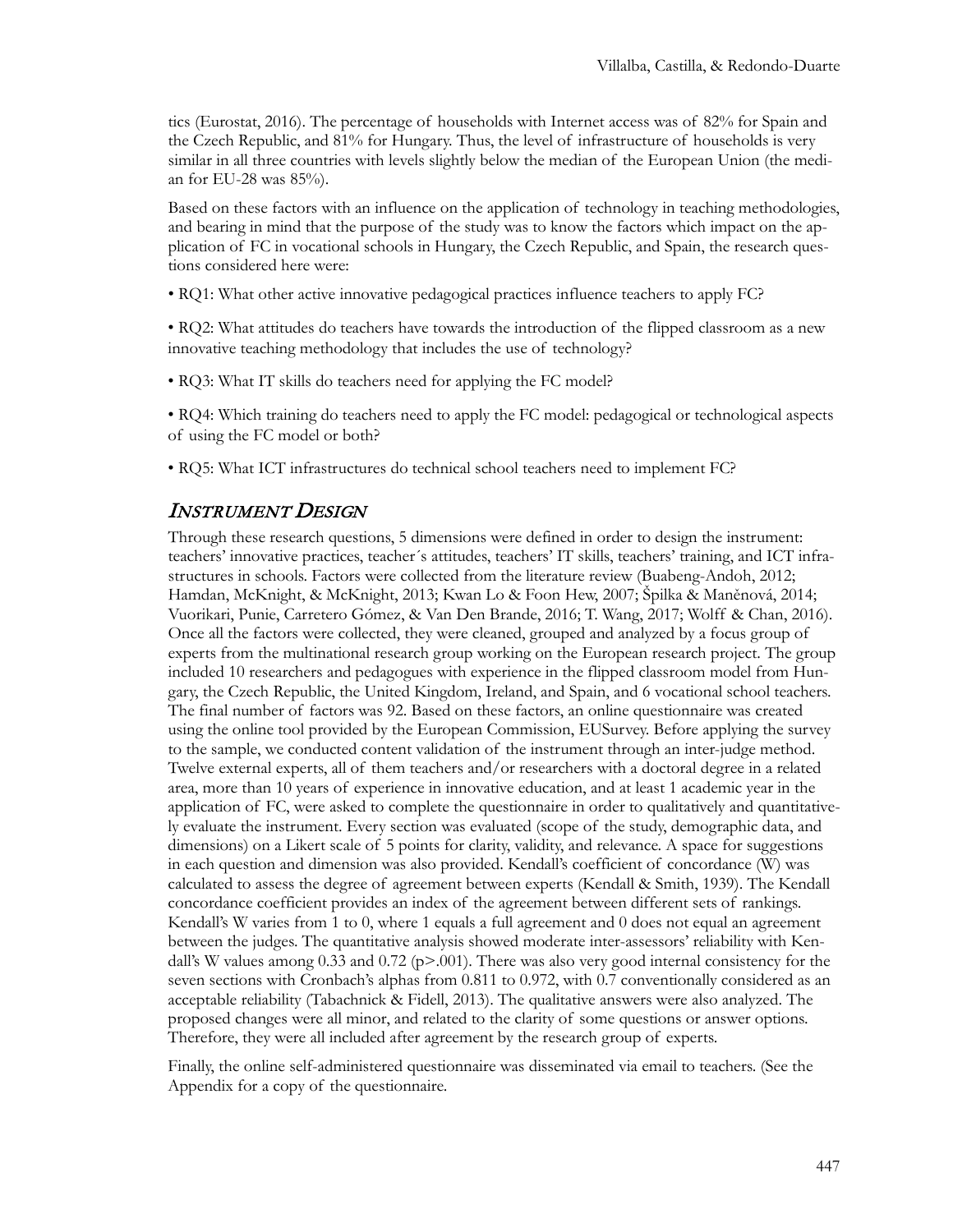# DATA COLLECTION

The survey process collected a total of 625 completed and valid answers. The sampling error with 95% of the confidence interval is 3.9. Table 1 shows the responses per country and per stage of education. As shown in Table 1, out of those 625 valid surveys, 27% would correspond to lower vocational school teachers, whilst the remaining 74% would be upper vocational school teachers. Table 1 includes the data segregated by countries, where the number of respondents per country is also indicated: 121 for Hungary, 434 for Spain, and 61 for the Czech Republic.

| Respondents                                                  | Hungary | Spain | Czech<br>Republic | <b>Respondents</b><br>$p/$ stage of<br>education |
|--------------------------------------------------------------|---------|-------|-------------------|--------------------------------------------------|
| Lower vocational<br>education<br>$(12-14 \text{ years old})$ | 18%     | $5\%$ | $4\frac{0}{0}$    | $27\%$                                           |
| Upper vocational<br>education<br>$(15-17 \text{ years old})$ | $21\%$  | 39%   | $14\%$            | 74%                                              |
| Respondents per<br>country                                   | 120     | 444   | 61                | $62\%$                                           |

**Table 1. Distribution of responses by country and educational level**

From a demographic standpoint, process data showed that 72% of surveyed teachers were between 36 and 54 years old, 19% 35 or younger, and the remaining 9% were 55 or older, with no significant variation in distribution attending to the countries of origin.

Age is evenly distributed with 43% male and 57% female respondents. In this case, Spain presents an equal number of males versus females, whilst in Hungary females outnumber males approximately 2 to 1, and in the Czech Republic the other way around with a ratio of 1 to 2. From the point of view of teaching experience, 40% of surveyed teachers had more than 15 years of teaching experience, 37% from 6 to 15 years, and 24% less than 5. Segregating by nationality, Hungarian instructors counted were mainly very experienced (74 out of 103 had more than 16 years of teaching experience), the majority of Spanish instructors (56 of 118) had from 5 to 15 years of teaching experience, finally the Czech Republic data was collected from less experienced instructors with the majority (17 out of 47) having less than 5 full years of experience. The level of studies of instructors was mainly ISCED level 6 studies (Bachelor's or equivalent level) and 7 (Master's) with circa 82% of respondents at that level. Hungary is the country with the strongest formative background, with only 2 of 103 instructors educated at Bachelor's degree level, and the remaining instructors at Master's degree level, while Spain (17 of 47) and the Czech Republic (10 of 47) compose the bulk of the earlier stated 11%.

Most institutions are small, with 40% of them having between 200 and 500 students and close to 60% of them have less than 50 teachers. Hungarian institutions are somewhat larger with approximately the same amount of schools with 500 to 1000 students as smaller ones. Spanish surveyed schools have the least average number of students with almost half of them with less than 200 students. Czech schools follow the aggregated averages both for students and for teachers, without any remarkable outliers.

On the other hand, to drive change, we need not only to have the knowledge, motivation, and attitudes to do it but the institutional support too. So, a question about whether schools support teachers with innovation was added to the questionnaire. Teachers perceive that innovation is usually accepted and encouraged, however innovative endeavors are considered to be individual initiatives in 49% of cases, and as the result of a group consensus in 51% of cases. Table 2 compares individual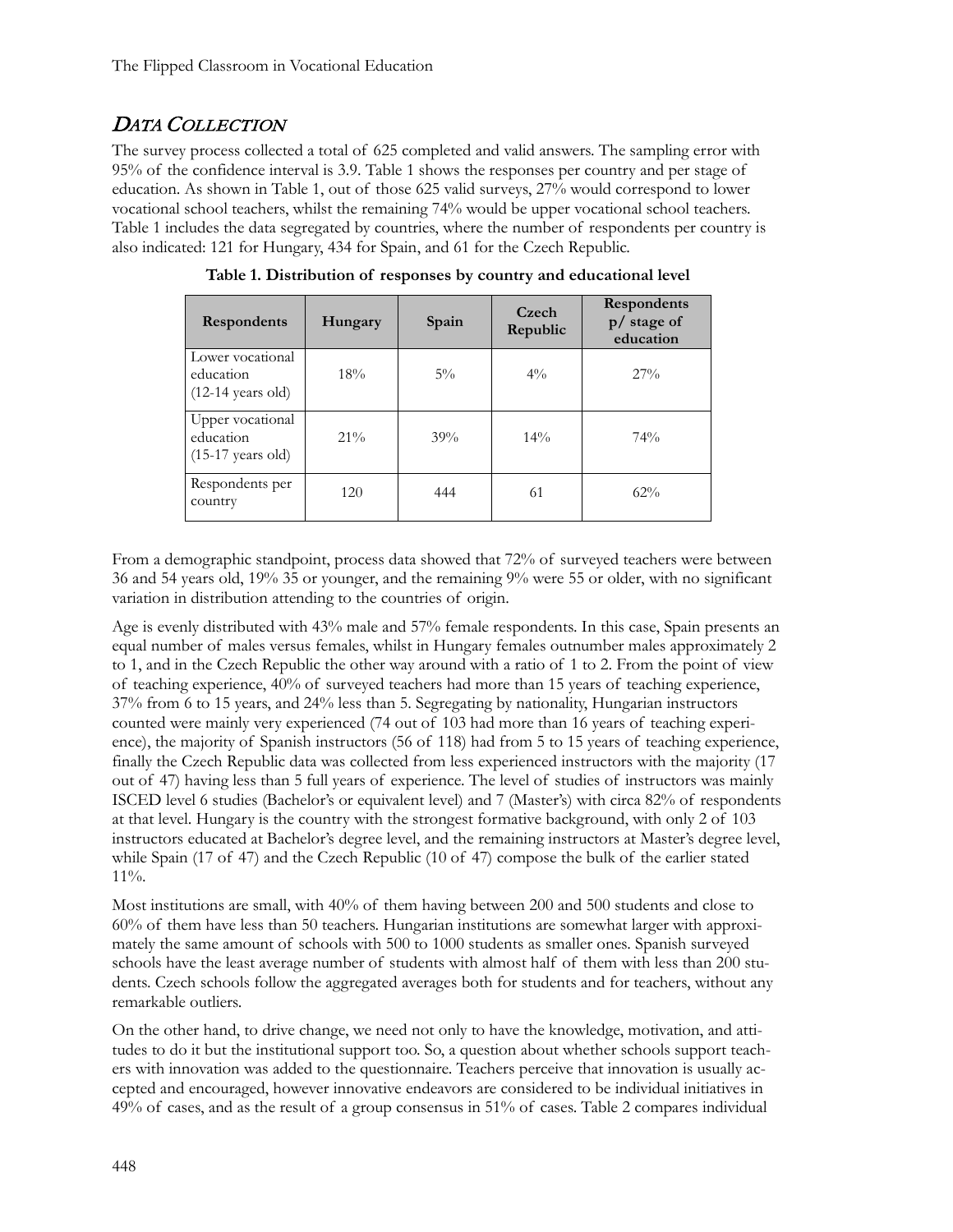efforts versus institutional and group backing of innovative initiatives segregated by countries. Here we see that Hungary, currently undergoing a technological renewal of its school technologies, encourages institutional backing of innovative initiatives whilst in Spain and the Czech Republic most initiatives are of an individual nature.

| Respondents                  | Hungary | Spain | Czech<br>Republic | Respondents<br>p/ support type |
|------------------------------|---------|-------|-------------------|--------------------------------|
| Individual efforts           | 31      | 74    | 25                | 130                            |
| Institutional backing        | 72      | 44    | 22                | 138                            |
| Respondents per coun-<br>try | 103     | 118   | 47                | 268                            |

**Table 2. Individual efforts versus institutional and group backing of innovative initiatives**

## RELIABILITY AND CONSTRUCT VALIDITY

Reliability and construct validity were analyzed using IBM SPSS Statistics 21. Firstly, the item-total correlation indices were analyzed in order to evaluate the contribution of each item to the total scale. Two questions, 13.12 and 13.13 of the questionnaire (see the Appendix) showed low item-total correlation  $(<0.3$ ) meaning that they were a low relation with the rest of questions. Those questions were the following: (13.12) not all of the students have tools for watching videos or reading the online text; and, (13.13) it makes it difficult to ensure students' accountability. After analyzing the relationship of these questions with the dimension in which they were defined, we realized, in fact, that their (semantic) relationship with the rest is low since they are both more related to the students than to the attitudes of the teachers themselves, so they were eliminated to reach greater reliability. After elimination, the number of items was 44. Next, the internal consistency reliability was tested using Cronbach's alpha coefficient. This measure helps to verify if all the factors measure the same concept and if the results are precise and consistent. The conventional minimum for Cronbach's alpha coefficient is established in 0.7 (Tabachnick & Fidell, 2013). The Cronbach's alpha was calculated for the total questionnaire and for each dimension. The final Cronbach's alpha coefficient values for each dimension and total scale range from 0.723 to 0.919 demonstrating that results are consistent and precise. It was checked too that Cronbach's alpha coefficient is greater without the 2 items before their elimination (13.12 and 13.13), for cross-confirmation of their elimination.

Construct validity is the degree to which the instrument measures the construct. Factorial analysis, specifically Exploratory Factorial Analysis (EFA), was used for each dimension. Firstly, the conditions for applying EFA were checked (Kaiser-Meyer-Olkin test, commonly known as KMO, and Bartlett's test of Sphericity). Both showed that factorial analysis could be applied with Sig.<0.000 (Barlett's test significance) and KMO 0.864, which is considered a meritorious value (Tabachnick & Fidell, 2013). The factorial analysis showed a structure that was slightly different than the originally proposed dimensions deducted from the research questions. The structure obtained had 6 components instead of 4. After analysis of the factors included in each component, it can be observed that they are the same except that the dimensions "innovative methodologies" and "teacher training" have each been separated into two components. The new components were renamed based on the factors included, as is shown in Table 3. Table 3 shows the final values for reliability and construct validity with the final structure, as well as the equivalence with the initial research questions. As can be observed, Cronbach's alphas are all above 0.7, and KMO too; both are considered good values (Tabachnick & Fidell, 2013). Chi-square distribution values (Chi-square) with their degrees of freedom (d.f.) are shown too in the table.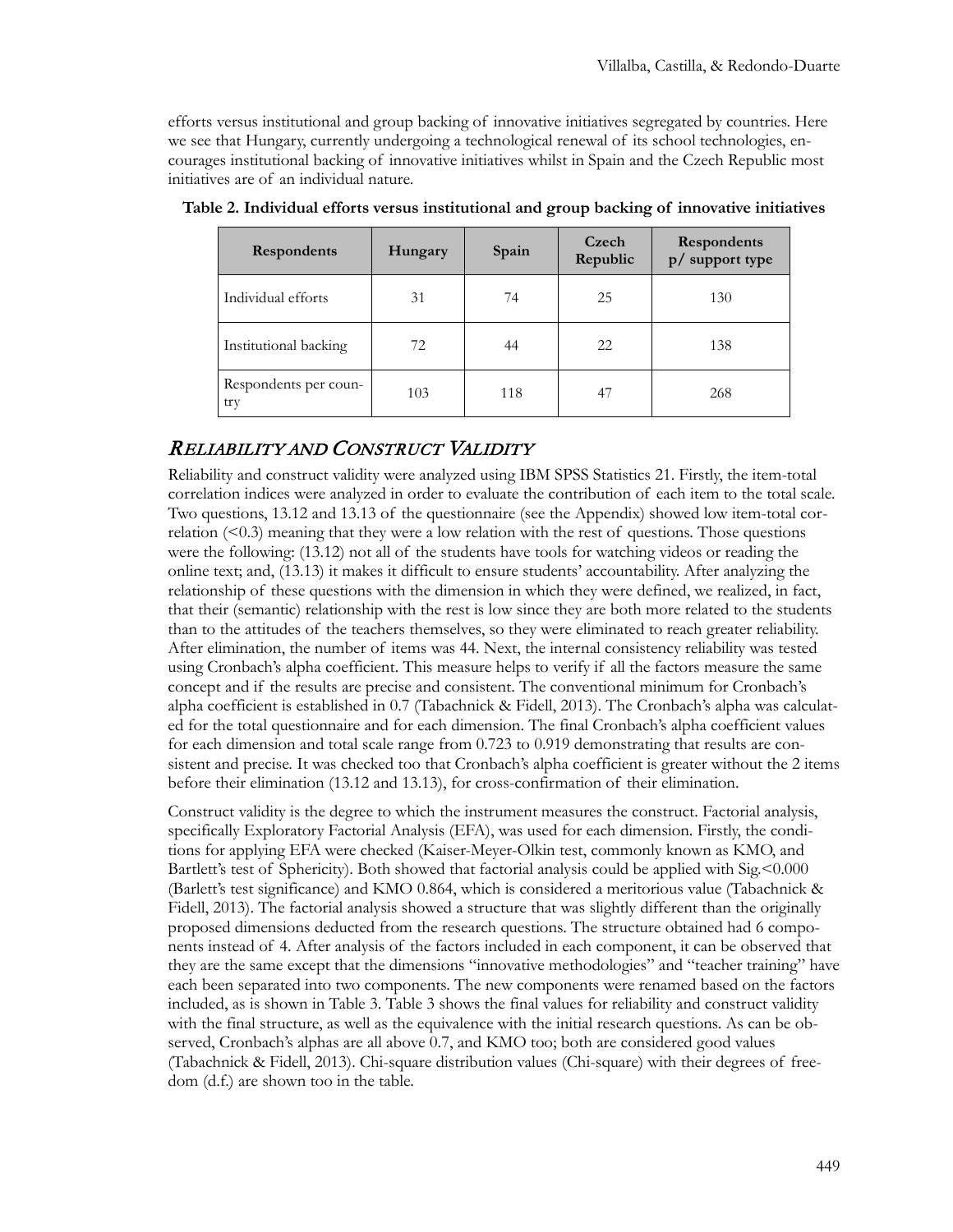| Research<br>question | Factor                                                                                                                                         | Cronbach's<br>alpha | KMO   | Bartlett's test |
|----------------------|------------------------------------------------------------------------------------------------------------------------------------------------|---------------------|-------|-----------------|
|                      | Teacher pedagogies and innovative prac-<br>tices                                                                                               |                     |       |                 |
|                      | Project-based learning                                                                                                                         |                     |       | Sig. 0.000      |
|                      | Collaborative learning                                                                                                                         |                     |       | d.f. 21         |
| RQ1                  | Cooperative learning                                                                                                                           | 0.723               | 0.714 |                 |
|                      | Problem-based learning                                                                                                                         |                     |       | Chi-square      |
|                      | Inquiry-based learning                                                                                                                         |                     |       | 302.335         |
|                      | Game-based learning                                                                                                                            |                     |       |                 |
|                      | Teachers' attitudes on FC                                                                                                                      |                     |       |                 |
|                      | The pedagogical methodology is essential; it is<br>not only about introducing technology                                                       |                     |       | Sig. 0.000      |
| RQ <sub>2</sub>      | It helps me to collaborate more intensively<br>with my students                                                                                | 0.821               | 0.847 | d.f. 45         |
|                      | It enables parents' involvement                                                                                                                |                     |       | Chi-square      |
|                      | It is motivating in practice-oriented subjects                                                                                                 |                     |       | 580.783         |
|                      | It makes the teaching process more enjoyable                                                                                                   |                     |       |                 |
|                      | It gives me a chance to develop professionally                                                                                                 |                     |       |                 |
|                      | Although I need time the first time to search<br>or produce resources, it will allow me to reuse<br>and improve learning materials             |                     |       |                 |
|                      | It allows to make students responsible for<br>their own learning                                                                               |                     |       |                 |
|                      | It may support a work-based approach                                                                                                           |                     |       |                 |
|                      | It helps to develop 21st-century skills in the<br>students (creativity and innovation, critical<br>thinking, communication, and collaboration) |                     |       |                 |
|                      | It requires more class time than traditional<br>methods                                                                                        |                     |       |                 |
|                      | IT skills                                                                                                                                      |                     |       |                 |
|                      | Basic IT skills                                                                                                                                |                     |       |                 |
|                      | Digital pictures                                                                                                                               |                     |       |                 |
|                      | Creating videos                                                                                                                                |                     |       | Sig. 0.000      |
|                      | Creating/modifying animations                                                                                                                  |                     |       | d.f. 36         |
| RQ3                  | Use of blogs                                                                                                                                   | 0.919               | 0.918 |                 |
|                      | Creation of concept maps                                                                                                                       |                     |       | Chi-square      |
|                      | Creation of digital timelines                                                                                                                  |                     |       | 1326.345        |
|                      | Hypertext                                                                                                                                      |                     |       |                 |
|                      | Presentations                                                                                                                                  |                     |       |                 |
|                      | Social networks                                                                                                                                |                     |       |                 |

**Table 3. Reliability and construct validation final results**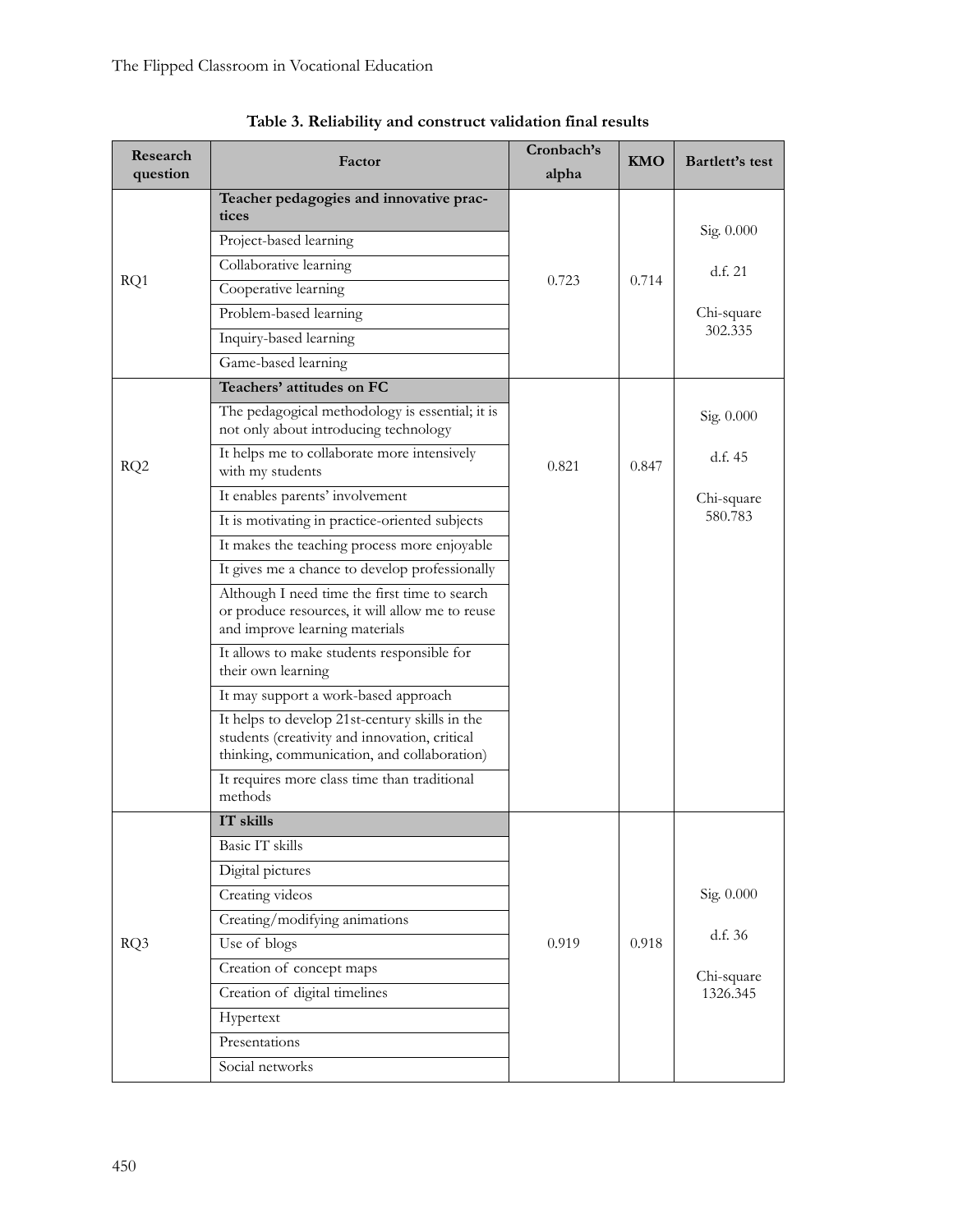| Research<br>question | Factor                                                                                                                                                                                                                                                                                                                                                                                                                                                                                                                                  | Cronbach's<br>alpha | <b>KMO</b> | Bartlett's test                                 |
|----------------------|-----------------------------------------------------------------------------------------------------------------------------------------------------------------------------------------------------------------------------------------------------------------------------------------------------------------------------------------------------------------------------------------------------------------------------------------------------------------------------------------------------------------------------------------|---------------------|------------|-------------------------------------------------|
| RQ4                  | Teachers' pedagogical training in FC<br>Designing class activities<br>Preparing FC lesson plans<br>Learn strategies to integrate at-home and<br>classroom phases<br>Assessment of students' work in FC lessons<br>Assessment of students' processing new in-<br>formation at home<br>Managing the collaboration of students in<br>class time<br>Problem-solving team-work strategies<br>Teachers' ICT training in FC<br>Creating. editing and publish attractive learn-<br>ing content<br>Find quality, free and meaningful educational | 0.873               | 0.861      | Sig. 0.000<br>d.f. 45<br>Chi-square<br>1076.746 |
|                      | applications<br>Designing interesting and attractive digital<br>presentations                                                                                                                                                                                                                                                                                                                                                                                                                                                           |                     |            |                                                 |
| Total                |                                                                                                                                                                                                                                                                                                                                                                                                                                                                                                                                         | 0.821               | 0.825      | Sig 0.000<br>d.f. 903<br>Chi-square<br>5001.661 |

# **RESULTS**

After confirming the reliability and validity of the construct, we will report the results of the descriptive analysis of the data in order to answer the initial research questions.

# INNOVATIVE METHODOLOGIES USED BY TEACHERS IN THE COUNTRIES INVOLVED

First, we asked teachers about their possibilities to innovate, in order to isolate regulatory or normative limitations inherent to the curricula in each country, or due to the schools, students, or their families not supporting innovation, all of which are beyond teachers' control. As shown in Figure 1, according to the results, legal and normative specifications of the curriculum in the three countries is not a barrier to innovate in teaching methods (98.65%). Regarding schools, it seems that the majority (89.49%) of them do encourage teachers to innovate. In addition, most of the students (86.56%) support the change in teaching practices. Then, we can assume that most of the teachers surveyed have the necessary conditions to be able to innovate in the classroom.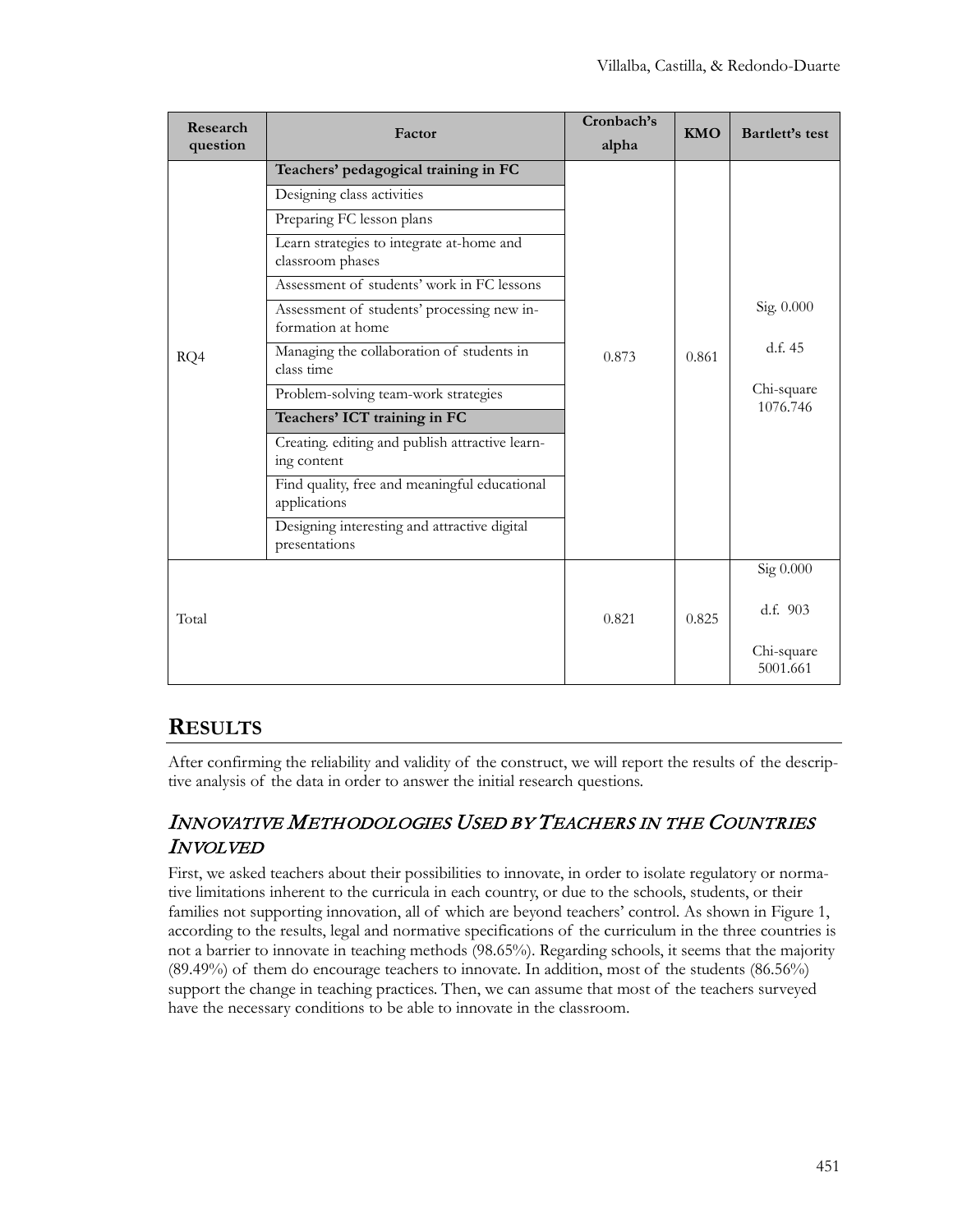

**Figure 1. Conditions for innovation**

From a descriptive standpoint, Table 4 collects the survey results for research question RQ1. All surveyed methodologies are used with 75% of the answers ranging from "sometimes" to "always" for every factor except for "challenge-based learning (11.7)" where this value drops 63%. The reason for this could be that it is a relatively new methodology that has had less time to be incorporated into traditional curricula (Kirriemuir & McFarlane; 2004; O'Flaherty & Phillips, 2015).

|                       | <b>TEACHER PEDAGOGIES AND INNOVATIVE PRACTICES</b> |              |        |                  |       |               |  |
|-----------------------|----------------------------------------------------|--------------|--------|------------------|-------|---------------|--|
| <b>Survey</b><br>item | Factor                                             | <b>Never</b> | Rarely | <b>Sometimes</b> | Often | <b>Always</b> |  |
| 11.1                  | Project based learning                             | $6\%$        | 17%    | 43%              | 24%   | 10%           |  |
| 11.2                  | Collaborative learning                             | 15%          | 10%    | $34\%$           | 28%   | $14\%$        |  |
| 11.3                  | Cooperative learning                               | $3\%$        | 10%    | 38%              | 34%   | 15%           |  |
| 11.4                  | Problem-based learn-<br><sub>1</sub> ng            | $4\%$        | $11\%$ | $34\%$           | 34%   | 16%           |  |
| 11.5                  | Inquiry-based learning                             | $11\%$       | 15%    | 33%              | 29%   | $12\%$        |  |
| 11.6                  | Game-based learning                                | 13%          | 23%    | 34%              | 25%   | $6\%$         |  |

**Table 4. Survey results for research question RQ1**

A series of analyses were performed using Spearman's correlation since the Likert scale is ordinal. This technique is often used in studies of human behavior, where the magnitude of the correlation is of primordial interest (Bonett & Wright, 2000).

Spearman correlation testing was applied to the pairs of factors grouped under research question 1. Active Learning Methodologies (ALM) factors were significantly correlated with each other (at the 0.01 level, 2-tailed) as expected.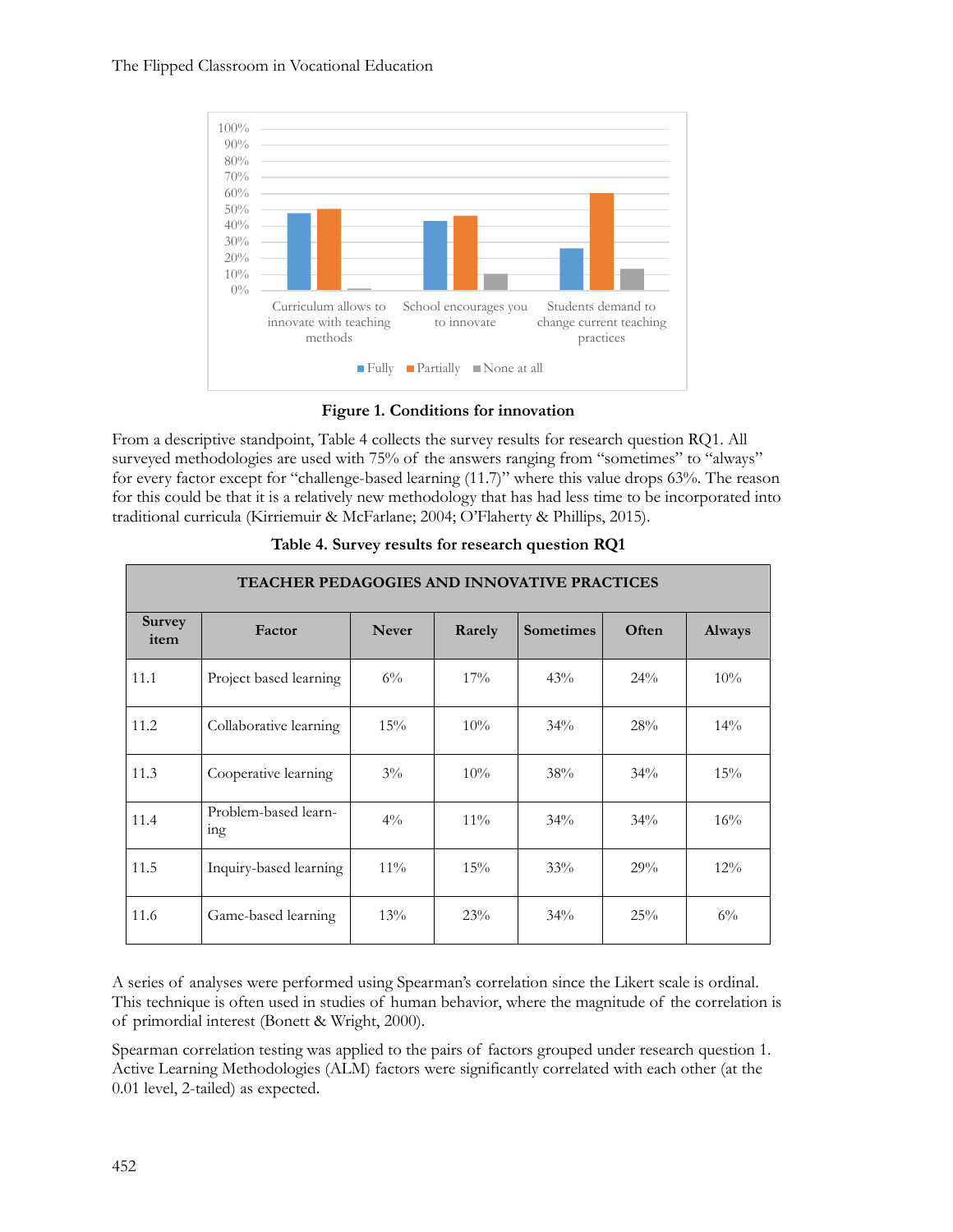In addition, it seems reasonable to think that teachers who have previously innovated using other methodologies or innovative practices are more likely to use new models such as FC. To confirm this, the Chi-square test was applied, obtaining a significant relationship (sig.  $\leq 0.000$ ) in all of them, as shown in Table 5.

| Teacher pedagogies and innovative practices | Chi-square | Sig.<br>(bilateral) |
|---------------------------------------------|------------|---------------------|
| Project-based learning                      | 64.080     | 0.000               |
| Collaborative learning                      | 64.862     | 0.000               |
| Cooperative learning                        | 45.039     | 0.000               |
| Problem-based learning                      | 54.013     | 0.000               |
| Inquiry-based learning                      | 53.234     | 0.000               |
| Game-based learning                         | 79.713     | 0.000               |

**Table 5. Relationship between having used other innovative pedagogies and the FC model**

Moreover, no significant differences were observed among the 3 countries, which suggests that teachers who have innovated before are more likely to apply FC, regardless of the country of origin or factors specific such as limitations, regulations, or culture of each country, although, of course, it should be confirmed through more studies in other countries.

## TEACHERS' ATTITUDES TOWARDS THE INTRODUCTION OF THE FLIPPED CLASSROOM

In these questions (items from question 13), as we asked about their opinion on flipped classroom, we only analyzed the answers from teachers with experience in applying the method. In this case, the sample was n=385, with 61 teachers from Hungary, 280 from Spain, and 33 from the Czech Republic. The sampling error with a confidence interval of 95% is 5.

Upon Spearman pair testing, all factor pairs were found to present a significant correlation at the 0.01 and 0.05 levels (2-tailed). The stronger correlations were "flipped classroom makes the teaching process more enjoyable" (13.6) and "flipped classroom gives me a chance for professional development" (13.7) with a Spearman coefficient of 0.69 in the described conditions, "flipped classroom involves and make students responsible for their own learning process" (13.9) and "flipped classroom may support a work-based approach" (13.10) with a Spearman coefficient of 0.71, and finally "flipped classroom may support a work-based approach" (13.10) and "flipped classroom helps to develop 21st century skills in the students" (13.11) with a Spearman coefficient of 0.68. All three instances address the fact that flipped classroom is a strongly practice-oriented methodology that transfers well to the foundations behind most practice-oriented or learning by doing education, which is, after all, designed to enable students to become practitioners.

Table 6 presents a descriptive summary of the results of research question 2 (RQ2). All factors except one show an asymmetry clearly to the right. The only factor that presents a joint disagreement score with a 24% score in disagree or strongly disagree is that "flipped classroom takes more class time than traditional methods". So, it could depend on the class time management, class planning, or method used in the classroom. Therefore, although more research is needed, a factor to consider in the development of teacher training on flipped classroom is the management of class time, as well as the planning of time and the methodology used in the classroom.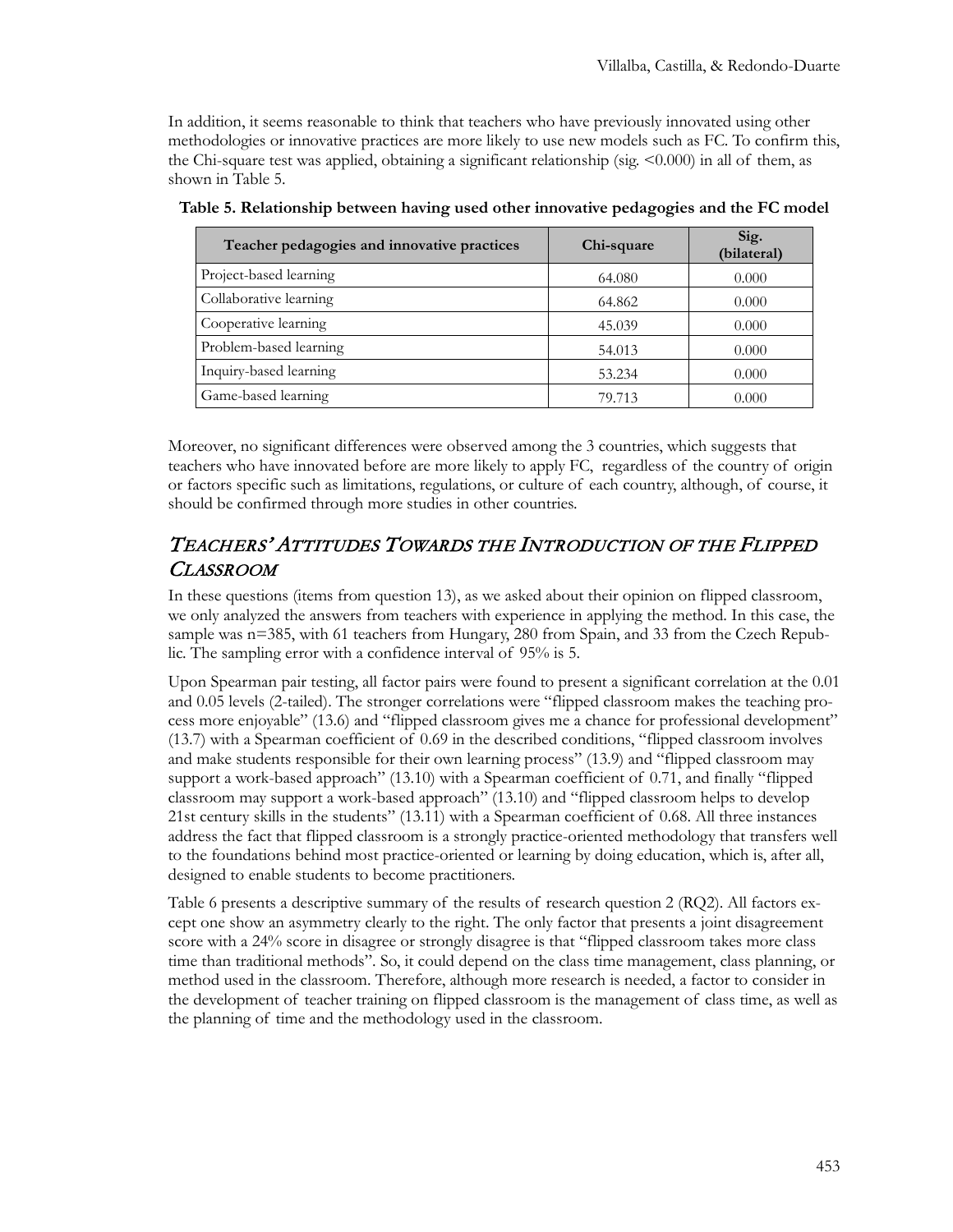|                       | <b>TEACHERS' ATTITUDES TOWARDS FC</b>                                    |                             |               |                                              |        |                   |  |
|-----------------------|--------------------------------------------------------------------------|-----------------------------|---------------|----------------------------------------------|--------|-------------------|--|
| <b>Survey</b><br>item | Factor                                                                   | <b>Strongly</b><br>disagree | Disa-<br>gree | <b>Neither</b><br>agree,<br>or disa-<br>gree | Agree  | Strongly<br>agree |  |
| 13.1                  | Pedagogy is essential, not only technolo-<br>gy                          | $0\%$                       | $2\%$         | $14\%$                                       | $44\%$ | 39%               |  |
| 13.2                  | It helps me to collaborate more inten-<br>sively with my students        | $0\%$                       | $1\%$         | 12%                                          | 57%    | 30%               |  |
| 13.3                  | It enables parents' involvement                                          | $0\%$                       | $2\%$         | 19%                                          | 38%    | 40%               |  |
| 13.4                  | It is motivating in practice-oriented sub-<br>jects                      | $0\%$                       | $1\%$         | 10%                                          | 44%    | 44%               |  |
| 13.5                  | It makes the teaching process more en-<br>joyable                        | $0\%$                       | $1\%$         | 11%                                          | 46%    | 42%               |  |
| 13.6                  | It gives me a chance to develop profes-<br>sionally                      | $0\%$                       | $1\%$         | 14%                                          | 48%    | 37%               |  |
| 13.7                  | It will allow me to reuse and improve<br>learning materials year on year | $0\%$                       | $2\%$         | 16%                                          | 47%    | 35%               |  |
| 13.8                  | It allows to make students responsible<br>for their own learning         | $0\%$                       | $1\%$         | $14\%$                                       | 46%    | 39%               |  |
| 13.9                  | It may support a work-based approach                                     | $0\%$                       | $2\%$         | 13%                                          | 50%    | 35%               |  |
| 13.10                 | It helps to develop 21st century skills in<br>the students               | $0\%$                       | $1\%$         | $11\%$                                       | 41%    | 47%               |  |
| 13.11                 | It requires more class time than tradition-<br>al methods                | $1\%$                       | 23%           | 28%                                          | 28%    | 19%               |  |

### **Table 6. Survey results for research question 2**

## TEACHERS' IT SKILLS NEEDED FOR APPLYING THE FC MODEL

Eurostat collects data on IT skills every year in European countries (Eurostat, 2016), but they are data from the general population (not specific to the teacher) and about basic skills such as file and folder management, use of word processing programs and spreadsheets, presentations, or photo editing. For this reason, we added questions to the questionnaire (questions 15 and 16) about IT skills based on the competency framework of DigCompEdu (Redecker & Punie, 2017), although not exhaustively due to the complexity of the questionnaire. Therefore, since DigCompEdu includes 22 competences organized in 6 areas, we chose those related to the dimension of digital resources. This dimension includes the skills to select, create and modify, and manage and share content. The competency levels used are from less to more level of proficiency of digital skills as follows: newcomers (A1), explorers (A2), integrators (B1), experts (B2), leaders (C1) and pioneers (C2). Table 7 shows as the ones presented beforehand, the joint results for Spain  $(n=434)$ , Hungary  $(n=121)$  and the Czech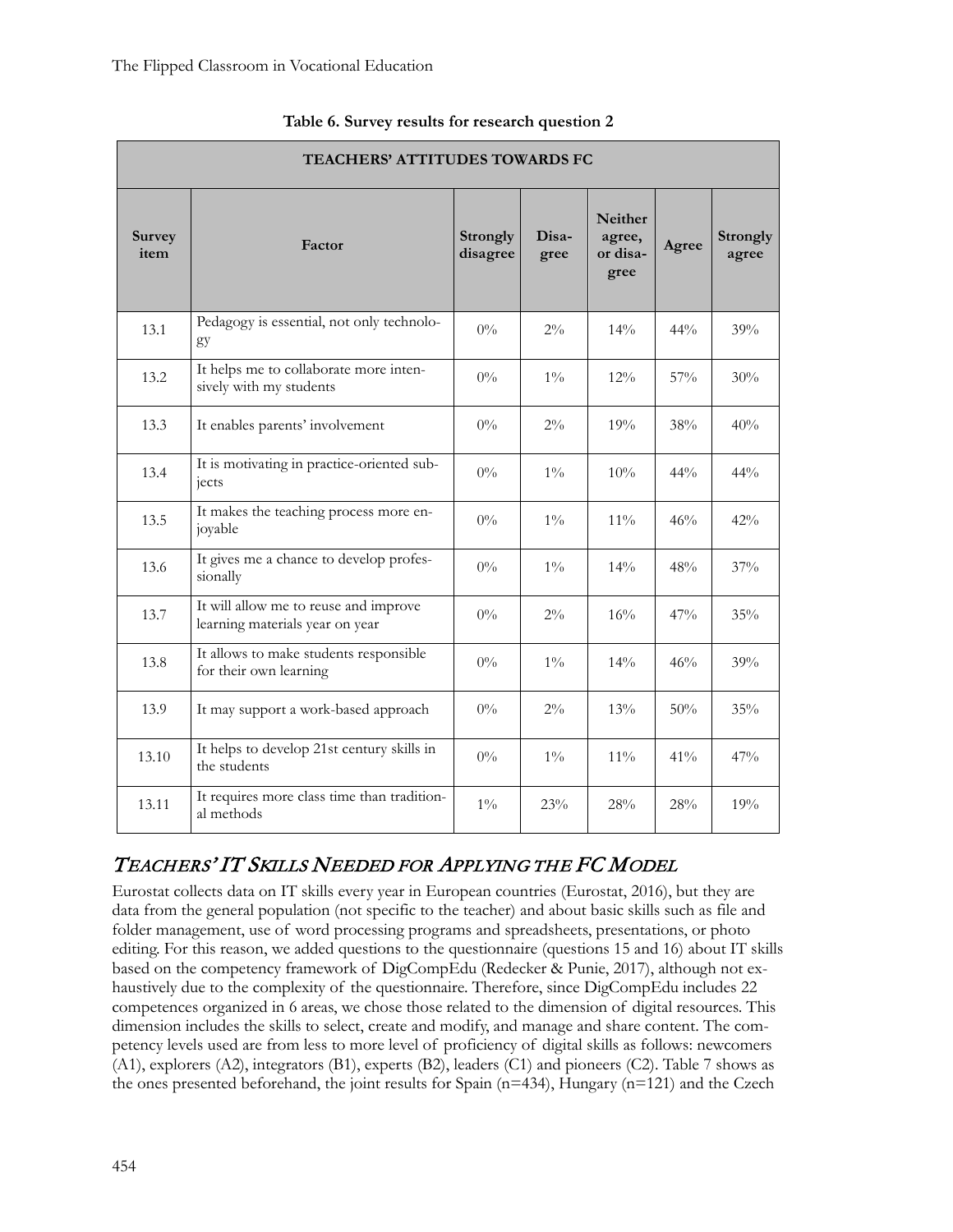Republic ( $n=61$ ). For a better understanding, we show the collapsed levels: beginners (A1, A2), intermediate (B1, B2), and high level (C1, C2).

As shown in Table 7, the declared level of digital skills is, in general, intermediate, with no variations exceeding 5% from country to country or from the collective set. This is in line with the data published in Eurostat of the 3 countries where significant differences in any of the measured IT skills are not evident (Eurostat, 2016). The biggest difference is in the use of software for photographic editing with a difference of almost 10 points between Spain and the Czech Republic (Spain = 61.01%, Hungary = 58.81% and the Czech Republic = 51.44%).

As can be seen in Table 7, digital timelines, animations, and creation/use of blogs are the skills in which more than 30% of teachers declare having an initial level of competence. For the remaining skills, the teachers surveyed placed themselves at an intermediate level. Therefore, we could affirm that the teachers surveyed have an adequate level of basic digital skills to apply the model.

|                | IT SKILLS LEVEL     |                            |                             |                          |  |  |  |
|----------------|---------------------|----------------------------|-----------------------------|--------------------------|--|--|--|
| Survey<br>item | Factor              | Newcomers/<br>Explorer (a) | Integrators/<br>Experts (b) | Leaders/<br>Pioneers (c) |  |  |  |
| 15             | Basic IT skills     | $2\%$                      | 78%                         | 20%                      |  |  |  |
| 16.1           | Photo editing       | 13%                        | 73%                         | 13%                      |  |  |  |
| 16.2           | Multimedia (videos) | 25%                        | 65%                         | $11\%$                   |  |  |  |
| 16.3           | Animations          | 34%                        | 59%                         | $7\%$                    |  |  |  |
| 16.4           | <b>Blogs</b>        | 33%                        | $55\%$                      | 12%                      |  |  |  |
| 16.5           | Concept maps        | 28%                        | 61%                         | 11%                      |  |  |  |
| 16.6           | Digital timelines   | 43%                        | 48%                         | $9\%$                    |  |  |  |
| 16.7           | Hypertext           | 29%                        | 60%                         | 10%                      |  |  |  |
| 16.8           | Presentations       | $5\%$                      | 69%                         | 25%                      |  |  |  |
| 16.9           | Social networks     | 10%                        | 76%                         | 15%                      |  |  |  |

### **Table 7. Survey results for research question RQ3**

# TEACHER TRAINING NEEDED TO APPLY THE FC MODEL

Table 8 shows the results from the descriptive analysis carried out to answer RQ4. Teachers generally declare that all pedagogical and digital skills are important to a greater or lesser extent. The values for null importance are not significant ( $\leq 0.3\%$ ), and for little importance are also very low ( $\leq 3.4\%$ ) in ICT and  $\leq$  1.1% in pedagogical competences). The asymmetry in all cases is clearly to the right.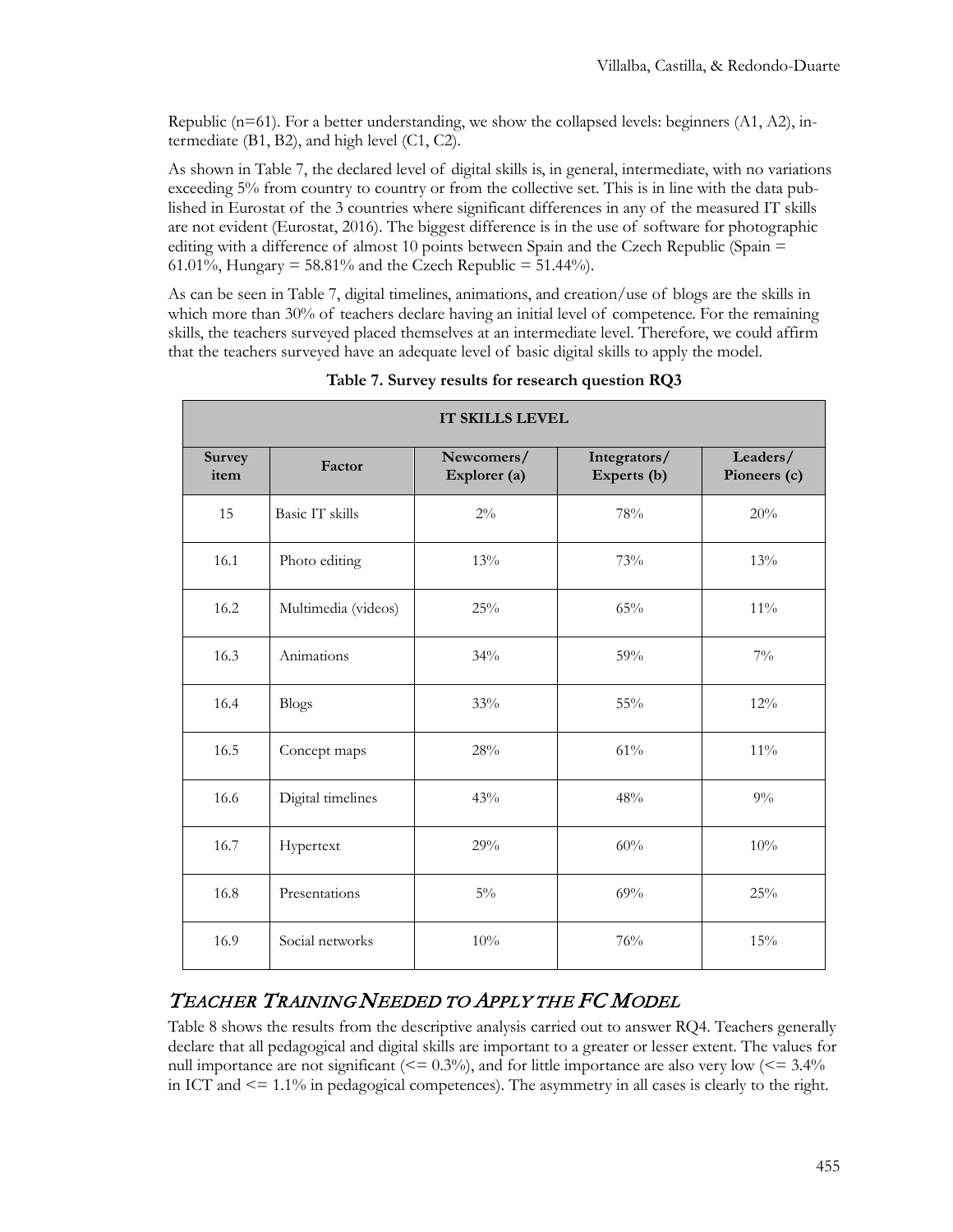Although with minor differences, pedagogical training was considered more important that FCspecific digital training, with the following factors considered highly important for more than half of teachers: "Learn strategies to integrate into the home and in classroom phases" (58%), and "Design of class activities" (53%).

| TEACHERS' PEDAGOGICAL TRAINING IN FC |                                                                    |                                   |                                     |                       |                         |                            |
|--------------------------------------|--------------------------------------------------------------------|-----------------------------------|-------------------------------------|-----------------------|-------------------------|----------------------------|
| <b>Survey</b><br>item                | Factor                                                             | <b>Not</b><br>important<br>at all | Slightly<br>important               | Somewhat<br>important | Moderately<br>important | Highly<br>important        |
| 14.1                                 | Preparation of FC<br>lesson plans                                  | $0\%$                             | $4\frac{0}{0}$                      | $14\%$                | 35%                     | 47%                        |
| 14.2                                 | Design of class activi-<br>ties                                    | $0\%$                             | $2\%$                               | 10%                   | 34%                     | 53%                        |
| 14.3                                 | Learn strategies to<br>integrate in home and<br>classroom phases   | $0\%$                             | $2\%$                               | $10\%$                | 30%                     | 58%                        |
| 14.4                                 | Assessment of stu-<br>dents' work in FC les-<br>sons               | $0\%$                             | $2\%$                               | 20%                   | $44\%$                  | $34\%$                     |
| 14.5                                 | Assessment of stu-<br>dents' processing new<br>information at home | $0\%$                             | $1\%$                               | 19%                   | 43%                     | 36%                        |
| 14.6                                 | Managing the collabora-<br>tion of students in class<br>time       | $0\%$                             | $0\%$                               | 16%                   | 39%                     | 45%                        |
| 14.7                                 | Problem-solving team-<br>work strategies                           | $0\%$                             | $1\%$                               | 16%                   | 38%                     | 44%                        |
|                                      |                                                                    |                                   | <b>TEACHERS' ICT TRAINING IN FC</b> |                       |                         |                            |
| <b>Survey</b><br>item                | Factor                                                             | <b>Not</b><br>important<br>at all | Slightly<br>important               | Somewhat<br>important | Moderately<br>important | <b>Highly</b><br>important |
| 14.8                                 | Creating. editing and<br>publishing attractive<br>learning content | $0\%$                             | $5\%$                               | 18%                   | 34%                     | $44\%$                     |
| 14.9                                 | Find quality, free and<br>meaningful educational<br>applications   | $1\%$                             | $3\%$                               | 15%                   | 31%                     | 50%                        |
| 14.10                                | Designing interesting<br>and attractive digital<br>presentations   | $0\%$                             | $5\%$                               | 17%                   | 32%                     | 46%                        |

|  |  |  | Table 8. Survey results for research question RQ4 |
|--|--|--|---------------------------------------------------|
|--|--|--|---------------------------------------------------|

Table 9 presents the color-coded correlation table for Spearman pairs in Research Question 4 (RQ4). The blue sections are internal correlations between pairs of factors inside the two blocks in which RQ4 is divided: "Teachers' Pedagogical Training in FC" (TPT) and "Teachers' ICT Training in FC" (TIT). Correlations higher than 0.30 are presented in yellow and those higher than 0.50 in green. As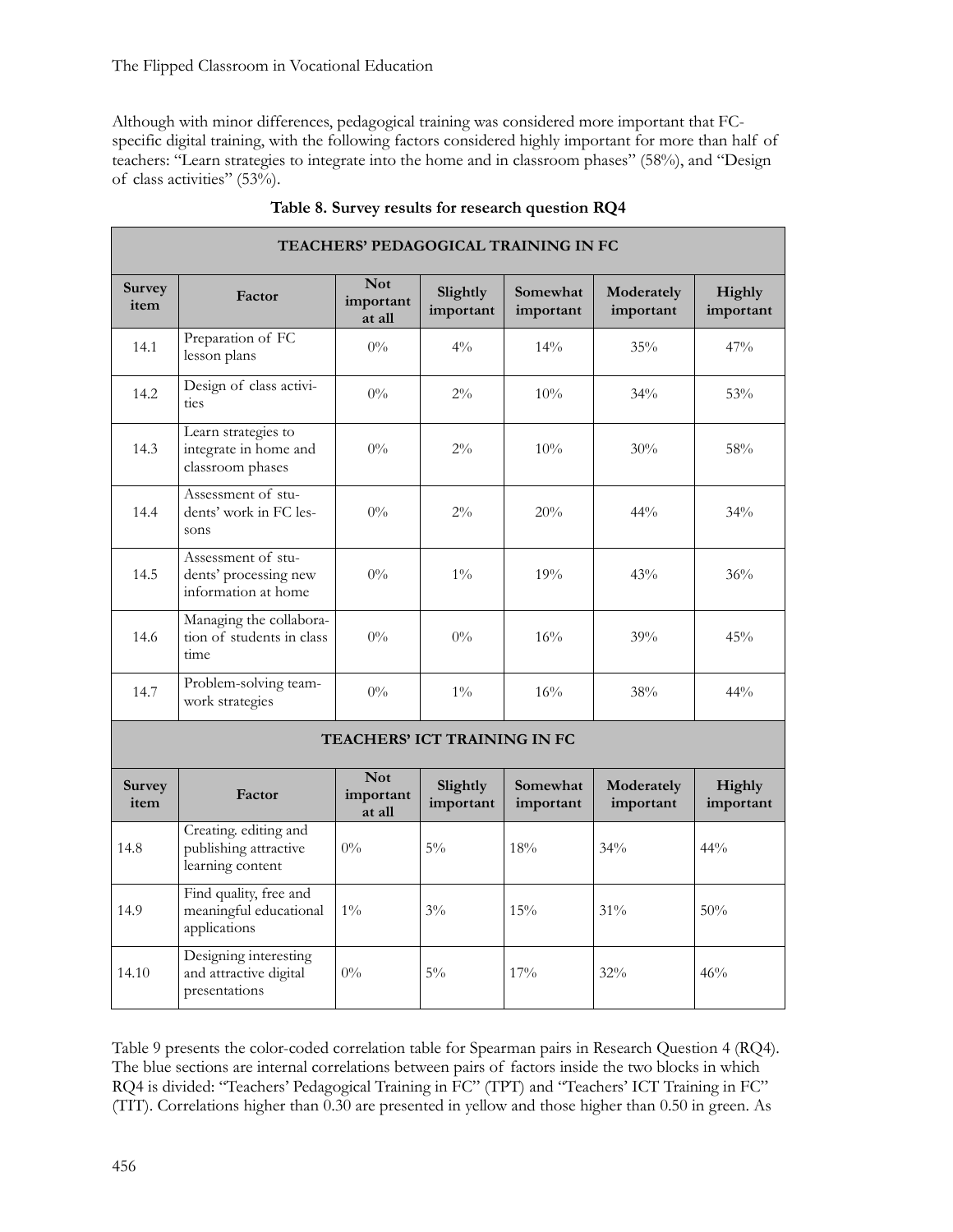in the previous questions, Spearman pair testing all factor pairs were found to present a significant correlation at the 0.01 and 0.05 levels (2-tailed), with an average score of 0.43. The most significant results are (Spearman coefficient greater than 0.5) those of "Preparing FC lesson plans" (14.1) and "Designing class activities" (14.2) at 0.59, "Designing class activities" (14.2) and "Learn strategies to integrate in home and in classroom phases" (14.3) at 0.60, "Assessment of students' work in FC lessons" (14.4) and "Assessment of students' processing new information at home" (14.5) 0.61, and "Managing the collaboration of students in class time" (14.6) and "Problem-solving team-work strategies" (14.7) at 0.58, for TPT factors. These correlations can be segregated into ones which describe the creation and curation of content, and those devoted to the layout of classroom strategies and assessment. Both of these are recurring concerns between instructors during their first experiences in flipped classroom as described in O'Flaherty & Phillips' (2015) literature review.

|       | 14.1 | 14.2 | 14.3 | 14.4     | 14.5 | 14.6 | 14.7     | 14.8 | 14.9 | 14.10 |
|-------|------|------|------|----------|------|------|----------|------|------|-------|
| 14.1  | 1.00 |      |      |          |      |      |          |      |      |       |
| 14.2  | 0.59 | 1.00 |      |          |      |      |          |      |      |       |
| 14.3  | 0.38 | 0.60 | 1.00 |          |      |      |          |      |      |       |
| 14.4  | 0.43 | 0.43 | 0.44 | $1.00\,$ |      |      |          |      |      |       |
| 14.5  | 0.39 | 0.42 | 0.55 | 0.61     | 1.00 |      |          |      |      |       |
| 14.6  | 0.35 | 0.44 | 0.46 | 0.42     | 0.49 | 1.00 |          |      |      |       |
| 14.7  | 0.33 | 0.44 | 0.48 | 0.39     | 0.47 | 0.58 | $1.00\,$ |      |      |       |
| 14.8  | 0.27 | 0.34 | 0.37 | 0.35     | 0.33 | 0.30 | 0.53     | 1.00 |      |       |
| 14.9  | 0.25 | 0.41 | 0.42 | 0.34     | 0.34 | 0.39 | 0.42     | 0.61 | 1.00 |       |
| 14.10 | 0.30 | 0.36 | 0.37 | 0.33     | 0.42 | 0.35 | 0.46     | 0.68 | 0.62 | 1.00  |

**Table 9. Spearman correlation map for research question 4**

From the analysis of the open question about which other competences they consider important to apply FC, no conclusive results were extracted. Results showed that there is a very uneven landscape in pedagogical training, with some instructors asking for very basic training and resources and others considering mean well beyond a basic scope, such as streaming real-time video.

## ICT INFRASTRUCTURES NEEDED BY VOCATIONAL SCHOOL TEACHERS FOR THE IMPLEMENTATION OF FC

Table 10 summarizes the results (by country) of items 17 and 18 on the classroom resources that instructors have available for their lessons. Results for Spain and the Czech Republic are on par, showing that computers with Internet access in class are commonplace for both countries. Hungary falls behind in most aspects. Item 21 reveals that there are computers in Hungarian classrooms, but that these must not be connected to the Internet. Also, high-speed Internet access is particularly common in Spanish institutions (78%), with Czech schools falling behind by 10 points (68%) and Hungarian schools by another 10 (58%). Regarding other devices provided by schools, digital cameras, tablets, and drawing tablets are infrequent, particularly the latter two.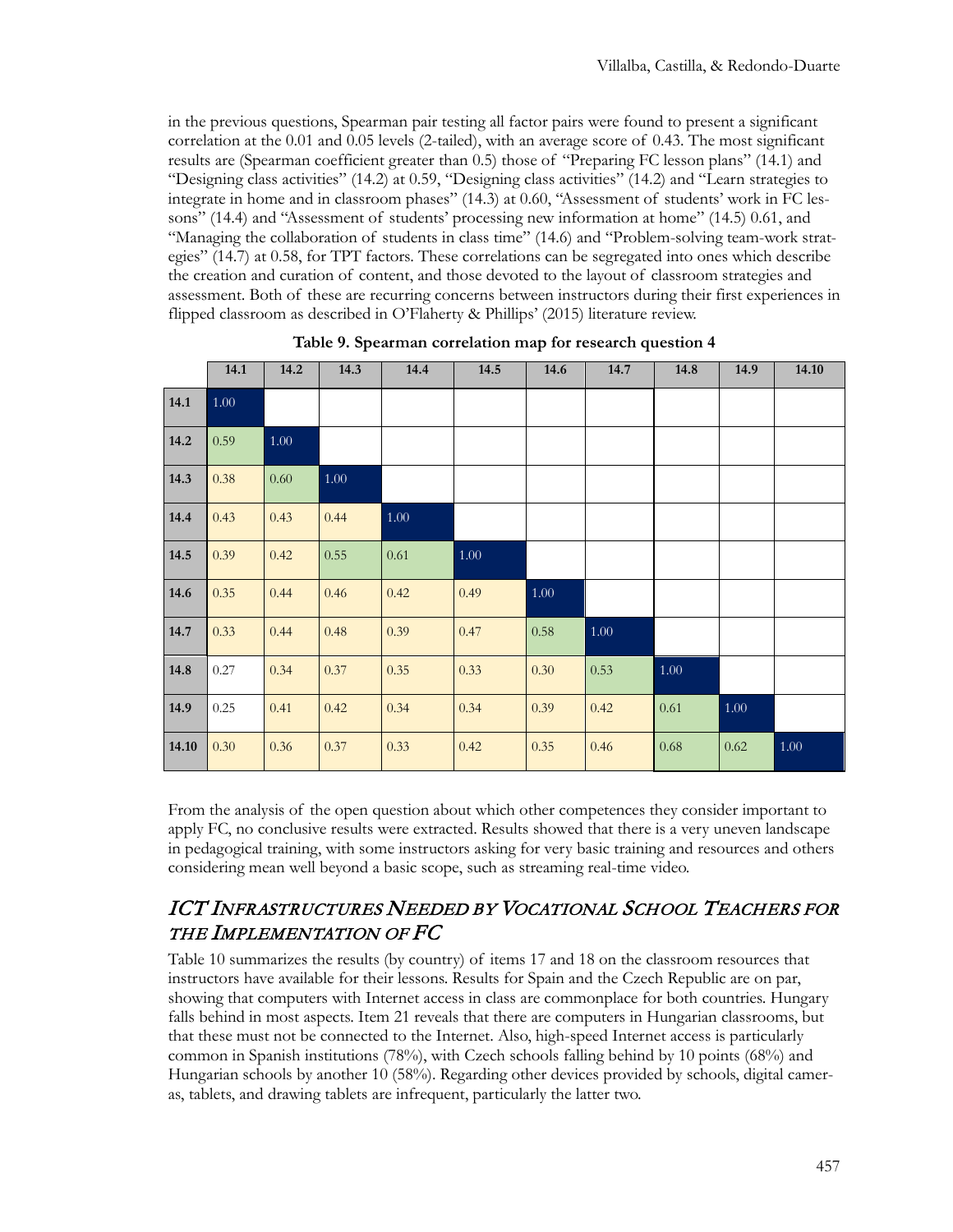| RQ5                                                           | Respondents                                 | Hungary $(n=121)$ |               | Spain $(n=434)$ |               | <b>Czech Republic</b><br>$(n=61)$ |               |
|---------------------------------------------------------------|---------------------------------------------|-------------------|---------------|-----------------|---------------|-----------------------------------|---------------|
|                                                               |                                             | Mainly<br>no      | Mainly<br>yes | Mainly<br>no    | Mainly<br>yes | Mainly<br>no                      | Mainly<br>yes |
|                                                               | Computer with Internet ac-<br>cess?         | 51%               | 49%           | 10%             | 90%           | 19%                               | 81%           |
| $(17)$ Does your<br>school pro-<br>vide                       | Digital camera?                             | 69%               | 31%           | $44\%$          | 56%           | 53%                               | 47%           |
|                                                               | Drawing tablet?                             | 89%               | $11\%$        | 72%             | 28%           | 79%                               | 21%           |
|                                                               | Tablet?                                     | 74%               | 26%           | 62%             | 38%           | 72%                               | 28%           |
| $(18)$ Do you<br>have access to<br>your classroom<br>work for | Presentation set (computer +<br>projector)? | $7\%$             | 93%           | 14%             | 86%           | 17%                               | 83%           |
|                                                               | Interactive board?                          | 46%               | 54%           | $44\%$          | 56%           | 36%                               | 64%           |
|                                                               | High speed Internet access?                 | 42%               | 58%           | $22\%$          | 78%           | 32%                               | 68%           |

**Table 10. Segregated descriptive contingency map for research question 5**

## **DISCUSSION**

In this section, we will try to answer the research questions posed initially.

As explained above, one of the factors reported in the literature as influential in the use of educational technology is the positive attitude towards innovation. Based on this, we asked teachers for their opinion about the use of innovative methodologies, in particular, active methodologies due to their relation to flipped learning. According to Prince (2004), active learning consists of instructional methods characterized by engaging students in the learning process. Therefore, we asked teachers how often they used the more common active methodologies named in literature: project-based learning, collaborative and cooperative learning, problem-based learning, inquiry-based learning and challenge-based learning (Gil, Montoya, Herrada, Baños, & Montoya, 2013; Johnson et al. 2014; Prince, 2004). According to the results of the study carried out in these 3 countries, there is an inclination towards the application of FC in teachers from technical schools who have used other innovative practices before, such as project-based learning, collaborative and cooperative learning, problembased learning, inquiry-based learning and game-based learning.

On the other hand, the second research question asked about the attitudes teachers have towards the introduction of flipped classroom as a new innovative teaching methodology. All the factors, collected from the literature and presented to the teachers in the questionnaire, showed positive results, except for one of them in which there was no agreement: FC takes more class time than traditional methods. The reasons could be related to each teacher's class time management, class planning, or the method used in the classroom, even with the teachers' experience applying the model. In line with this, as one of the two most important factors for the necessary training to successfully apply the model, teachers have considered the design of class activities, as well as the integration of work done at home and in class. This result suggests teachers' concern for the design of class activities, which could be motivated precisely by the need to learn to reduce the class time required in the application of the model. More research is needed on how the use of some methodologies or others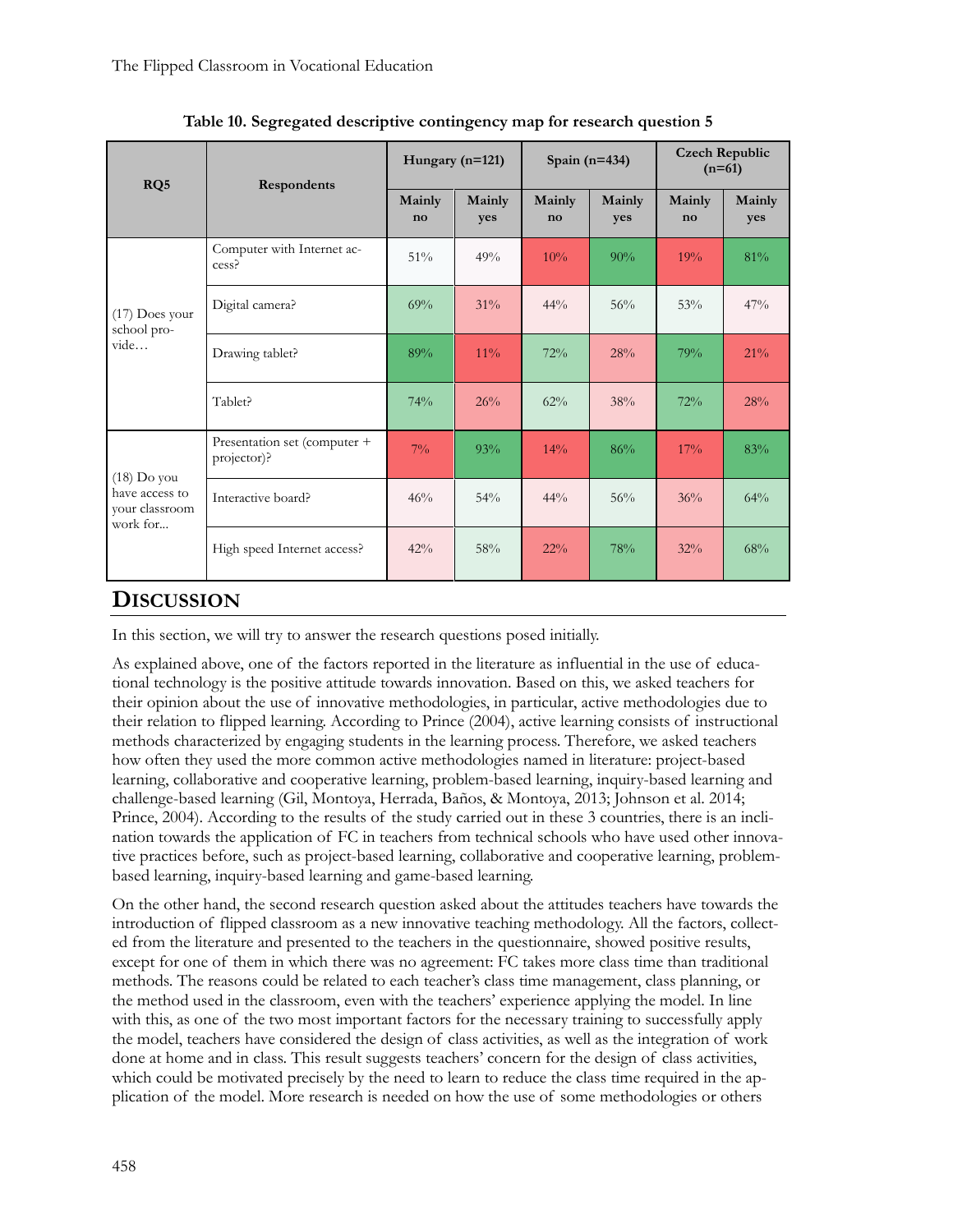influences these aspects of the model in order to facilitate a successful implementation. Another important conclusion, according to the Spearman coefficients obtained in the results (Table 5), is that the FC model is clearly oriented towards practice and is, therefore, part of the educational methodologies commonly known as learning by doing, thus having a high applicability to vocational education.

The following research question (RQ3) was trying to find out the level of digital skills of teachers who have applied the method. According to the results, most of the teachers consulted had an intermediate proficiency level of skills. This allows teachers and schools to know what proficiency level of digital skills teachers need before applying the method.

We also asked teachers who had applied the model in what pedagogical and digital competencies of FC other teachers interested in implement the model would have to be trained. All pedagogic and ICT competences presented to teachers for their training in FC were considered important. According to the Spearman coefficients of correlations obtained in Table 9, the training needs of teachers can be grouped into the following categories: planning of the FC lesson, content creation/curing, teaching the class, and student assessment. This grouping provides a possible structure for the design of training courses for the FC method according to the phases that teachers must follow to convert a traditional lesson into an FC lesson, or it provides the necessary topics to be dealt with in different teacher training courses.

Finally, we asked about the ICT infrastructures technical school teachers need to implement FC. According to the results, most teachers used a computer with an Internet connection to implement the model. Digital cameras, tablets, and drawing tablets are infrequent, particularly the latter two. All these elements serve as tools to create the materials tailored to each class instead of having to rely on the research of outside resources that adapt to a class' syllabus (Smith & McDonald, 2013), which can be a problem for those teachers who need to create new resources because they do not have the necessary infrastructure to do so in their schools.

# **CONCLUSION**

Formal education is going through a period of crisis in Europe, which is leading many teachers to search for new methodologies and teaching practices that improve student learning and motivation. One of these models is the flipped classroom. This research is aimed at contributing to successfully implement the model by providing schools and managers with the factors which influence the adoption of the model. We have defined a framework to support the process of adoption of the flipped classroom model in technical and vocational schools through a complete literature review and a quantitative analysis of a sample 634 answers of teachers from Hungary, the Czech Republic, and Spain to confirm (or not) these factors. Among these factors are pedagogical training and digital skills that teachers need to be able to apply the FC model successfully.

Firstly, we have collected, from the literature, the factors influencing the use of technology in the classroom, with the aim of finding out which are specifically for the use of flipped classroom in vocational education. According to the literature, these criteria are teacher training, level of resources, teachers' pedagogy and practices, teachers' attitudes, teachers' ICT competences, and positive attitudes toward innovation. Research questions to find out the particular factors for the use of the flipped classroom in vocational education have been stated and validated using description and factorial analysis with the aim of reducing the factors to the set of the most important. Results from the questionnaire to 634 teachers from Spain, Hungary, and the Czech Republic showed that teachers in those participating countries use active methodologies, and their attitudes toward the flipped learning is positively confirming all but one of the factors collected from the literature. In addition, teachers answered that they had an intermediate level of ICT skills, meaning that they can identify and assess suitable resources, create and modify resources using at least some advanced features, and they can effectively share resources. We can conclude that they have an appropriate level to apply the flipped classroom model, although some training could be useful in photo and video editing, crea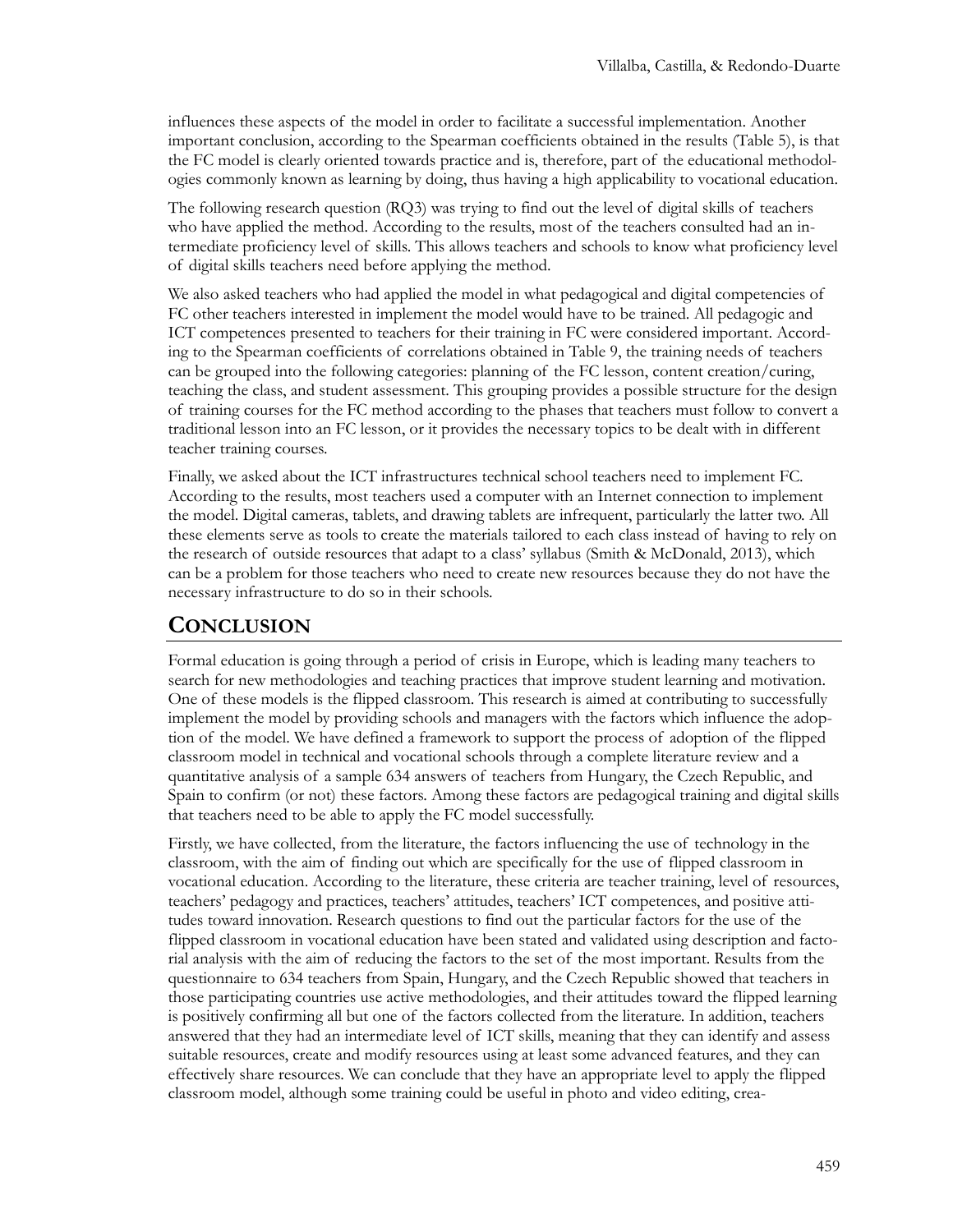tion/edition of animations, blogs, and use of hypertext. Regarding the pedagogical and ICT training, teachers confirmed the collected factors from the literature and consider pedagogical training more important that ICT training. Finally, the infrastructure needed to apply the model was defined. Spanish and Czech schools have the required infrastructure to apply the model. However, Hungarian schools are far behind them in almost all factors and require an initial investment in ICT infrastructure before the implementation of the model. In addition, although Spanish and Czech schools have the basic infrastructure, some schools lack the needed infrastructure to create new resources.

We hope this framework can help managers and technical and vocational schools that so wish to carry out a smooth and successful implementation of the model. The framework includes other methodologies or active pedagogical practices that teachers who have applied FC have also used previously. Therefore, this information can be used by schools in the selection process of teachers who carry out pilots and subsequently be mentors to their peers in the implementation of the model. Likewise, the framework includes both the required attitudes of teachers, the basic and specific digital skills to implement the model, as well as the pedagogical training necessary for the teachers to successfully implement the model. All this can help managers to know what training their teachers require to be able to implement the FC model, and the content managers/creators to know what competencies must be included in flipped classroom teacher training courses.

In addition, it is worth highlighting that teachers considered pedagogical training very important in all the aspects explored. Among them, the most important was how to design in-class activities and how to integrate the work done at the home and in the classroom. Moreover, teachers thought that the educational digital competences presented were very important in all the steps of the FC model, from planning to assessment. Moreover, from the results, we could draw a possible structure for the design of the training courses for the FC method according to the phases that teachers must follow to convert a traditional lesson into an FC lesson: planning of the FC lesson, content creation/curating, teaching the class and student assessment.

The model is currently being implemented in schools in Spain, Hungary, and the Czech Republic using the results obtained here under the framework of the European project FlipIT!–flipped classroom in the European Vocational Education", ERASMUS+ Strategic Partnership (2015-1-HU01- KA202-013555). After verifying the criteria obtained in the framework in each of the participating schools, as a first step, an online course has been created using the competences obtained in this framework, both pedagogical and ICT. Once the course is completed, the teachers will carry out a pilot project to use the model. We hope the framework is useful to other researchers in order to implement the model in other countries and extend it with other criteria to obtain a validated international framework. This study is a first step toward determining the factors needed for the adoption of the flipped classroom model in technical schools. More studies using alternative data sources and methods are needed to obtain a definite model to support this adoption since FC has proved to be a very successful model for motivating students. We hope these results pave the way for schools who want to adopt the FC model and for focusing teaching training in the competences as part of this work detected.

# **REFERENCES**

- Al-Zahrani, A. M. (2015). From passive to active: The impact of the flipped classroom through social learning platforms on higher education students' creative thinking. *British Journal of Educational Technology*, *46*(6), 1133-1148. <https://doi.org/10.1111/bjet.12353>
- Bellanca, J. A., & Brandt, R. S. (2010). *21st century skills: Rethinking how students learn*. Bloomington, IN: Solution Tree Press.
- Bonett, D. G., & Wright, T. A. (2000). Sample size requirements for estimating Pearson, Kendall and Spearman correlations. *Psychometrika*, *65*(1), 23–28. [https://doi.org/10.1007/BF02294](https://doi.org/10.1007/BF02294183)183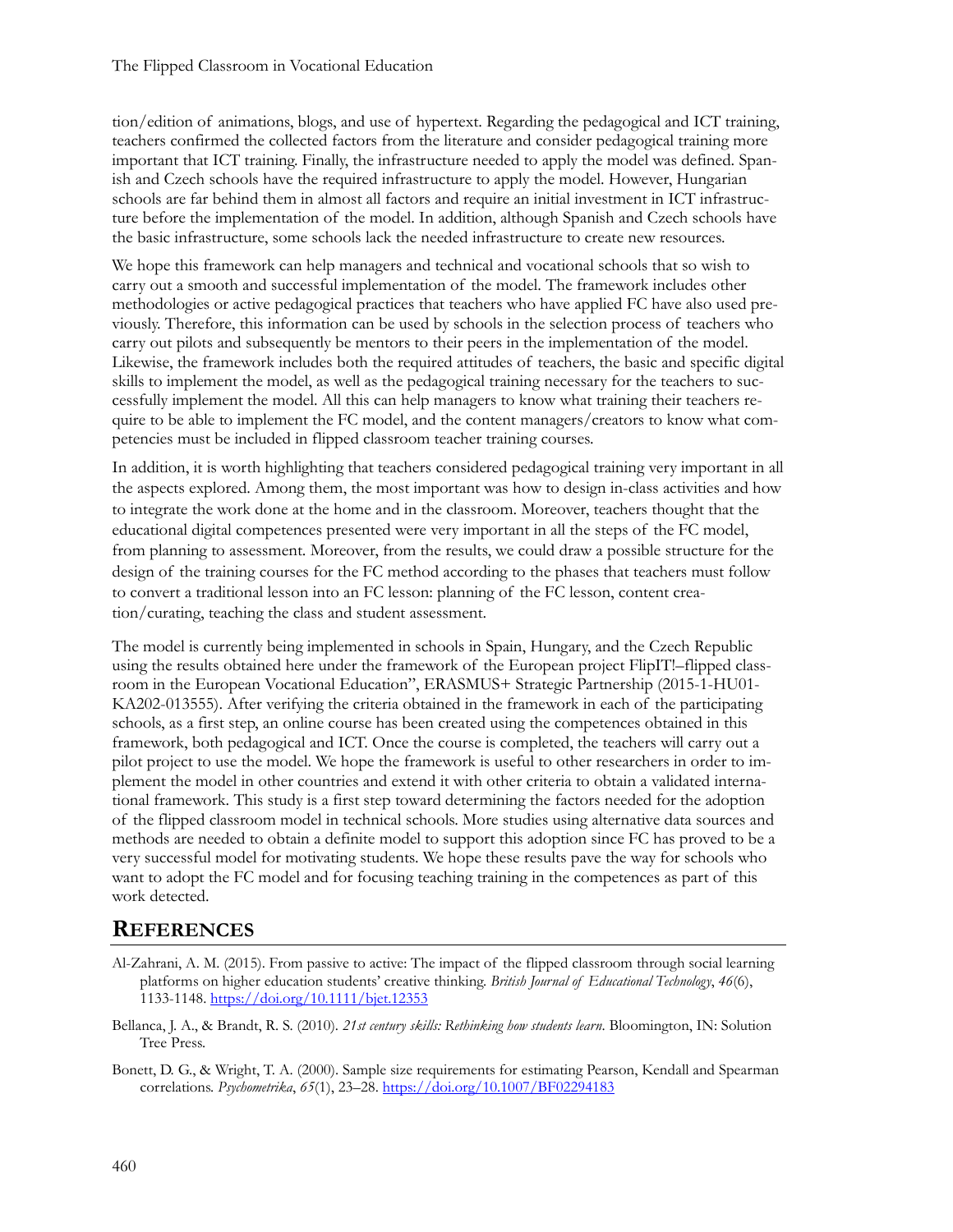- Bordbar, F. (2010). English teachers' attitudes toward computer-assisted language learning. *International Journal of Language Studies*, *4*(3), 179–206. Retrieved from [http://journaldatabase.info/articles/english\\_teachers\\_attitudes\\_toward\\_computer](http://journaldatabase.info/articles/english_teachers_attitudes_toward_computer-assisted.html)-assisted.html
- Buabeng-Andoh, C. (2012). Factors influencing teachers' adoption and integration of information and communication technology into teaching: A review of the literature. *International Journal of Education and Development Using Information and Communication Technology*, *8*(1), 136–155. Retrieved from <http://files.eric.ed.gov/fulltext/EJ1084227.pdf>
- Camacho, P. (2014). Flipped classroom: Programación de bases de datos [Flipped classroom: Programming of databases]. In *XI Jornadas Internacionales de Innovación Universitaria*, Villaviciosa de Odón, July 7-8, 2014. Retrieved fro[m http://hdl.handle.net/11268/3464](http://hdl.handle.net/11268/3464)
- CEDEFOP (European Centre for the Development of Vocational Training) (2014). *Terminology of European Education and training policy: a selection of 130 key terms*, 2nd edition. Luxembourg: Publications office of the European Union. Retrieved from [http://www.cedefop.europa.eu/files/4117\\_en.pdf](http://www.cedefop.europa.eu/files/4117_en.pdf)
- Clark, R. C., & Mayer, R. E. (2008). Learning by viewing versus learning by doing: Evidence-based guidelines for principled learning environments. *Performance Improvement*, *47*(9), 5–13. <https://doi.org/10.1002/pfi.20028>
- Cox, M. J., Cox, K., & Preston, C. (1999). What factors support or prevent teachers from using ICT in their classrooms? In *British Educational Research Association Annual Conference*. Brighton: British Educational Research Association. Retrieved from<https://www.leeds.ac.uk/educol/documents/00001304.htm>
- DeLozier, S. J., & Rhodes, M. G. (2016). Flipped classrooms: A review of key ideas and recommendation for practice. *Education Psychology Review*, *29*(1), 141–151. [https://doi.org/10.1007/s10648](https://doi.org/10.1007/s10648-015-9356-9)-015-9356-9
- Embi, M. A., Hussin, S., & Panah, E. (2014). Flipped learning readiness among graduate and postgraduate students in UKM. *Blended & Flipped Learning: Case Studies in Malaysian HEIs*. Malaysia: Centre for Teaching & Learning Technologies, Universiti Kebangsaan Malaysia & Department of Higher Education, Ministry of Education Malaysia.
- Enfield, J. (2013). Looking at the impact of the flipped classroom model of instruction on undergraduate multimedia students at CSUN. *TechTrends*, *57*(6), 14–27. [https://doi.org/10.1007/s11528](https://doi.org/10.1007/s11528-013-0698-1)-013-0698-1
- Eurostat. (2016). *Internet access and use statistics - Households and individuals*. Statistics Explained. Retrieved April 4, 2017 from [http://ec.europa.eu/eurostat/statistics](http://ec.europa.eu/eurostat/statistics-explained/index.php?title=Archive:Internet_access_and_use_statistics_-_households_and_individuals)[explained/index.php?title=Archive:Internet\\_access\\_and\\_use\\_statistics\\_](http://ec.europa.eu/eurostat/statistics-explained/index.php?title=Archive:Internet_access_and_use_statistics_-_households_and_individuals)-\_households\_and\_individuals
- Eurostat. (2017). *Early leavers from education and training*. Statistics explained. Retrieved July 22, 2018 from http://ec.europa.eu/eurostat/statistics-[explained/index.php/Early\\_leavers\\_from\\_education\\_and\\_training](http://ec.europa.eu/eurostat/statistics-explained/index.php/Early_leavers_from_education_and_training)
- EuroStat. (2018). *Digital economy and society statistics - Households and individuals*. Statistics explained. Retrieved July 22, 2018 from [http://ec.europa.eu/eurostat/statistics](http://ec.europa.eu/eurostat/statistics-explained/index.php?title=Digital_economy_and_society_statistics_-_households_and_individuals)[explained/index.php?title=Digital\\_economy\\_and\\_society\\_statistics\\_](http://ec.europa.eu/eurostat/statistics-explained/index.php?title=Digital_economy_and_society_statistics_-_households_and_individuals)-\_households\_and\_individuals
- Fernández Gámez, D., & Guerra Martín, M. D. (2016). Aprendizaje inverso en Formación Profesional: Opiniones de los estudiantes [Flipped learning in vocational training: Student opinions]. *Innoeduca. International Journal of Technology and Educational Innovation*, *2*(1), 29. <https://doi.org/10.20548/innoeduca.2016.v2i1.1048>
- Gil, C., Montoya, M. G., Herrada, R. I., Baños, R., & Montoya, F. G. (2013). Engaging students in computersupported cooperative learning. *International Journal of Learning Technology*, *8*(3), 297. <https://doi.org/10.1504/IJLT.2013.057064>
- González Velasco, C., Feito Ruiz, I., González Fernández, M., Valdunciel Bustos, L., Álvarez Arenal, J. L., & Sarmiento Alonso, N. (2017). Modelo de enseñanza-aprendizaje basado en la clase invertida: una experiencia de innovación docente en diferentes niveles educativos [Teaching-learning model based on the flipped classroom: An experience of teaching innovation in different educational levels]. *Revista Infancia, Educación y Aprendizaje*, *3*(2), 59.<https://doi.org/10.22370/ieya.2017.3.2.700>
- Hamdan, N., McKnight, P., & McKnight, K. (2013). *A review of flipped learning*. Retrieved from http://flippedlearning.org/wp-[content/uploads/2016/07/WhitePaper\\_FlippedLearning.pdf](http://flippedlearning.org/wp-content/uploads/2016/07/WhitePaper_FlippedLearning.pdf)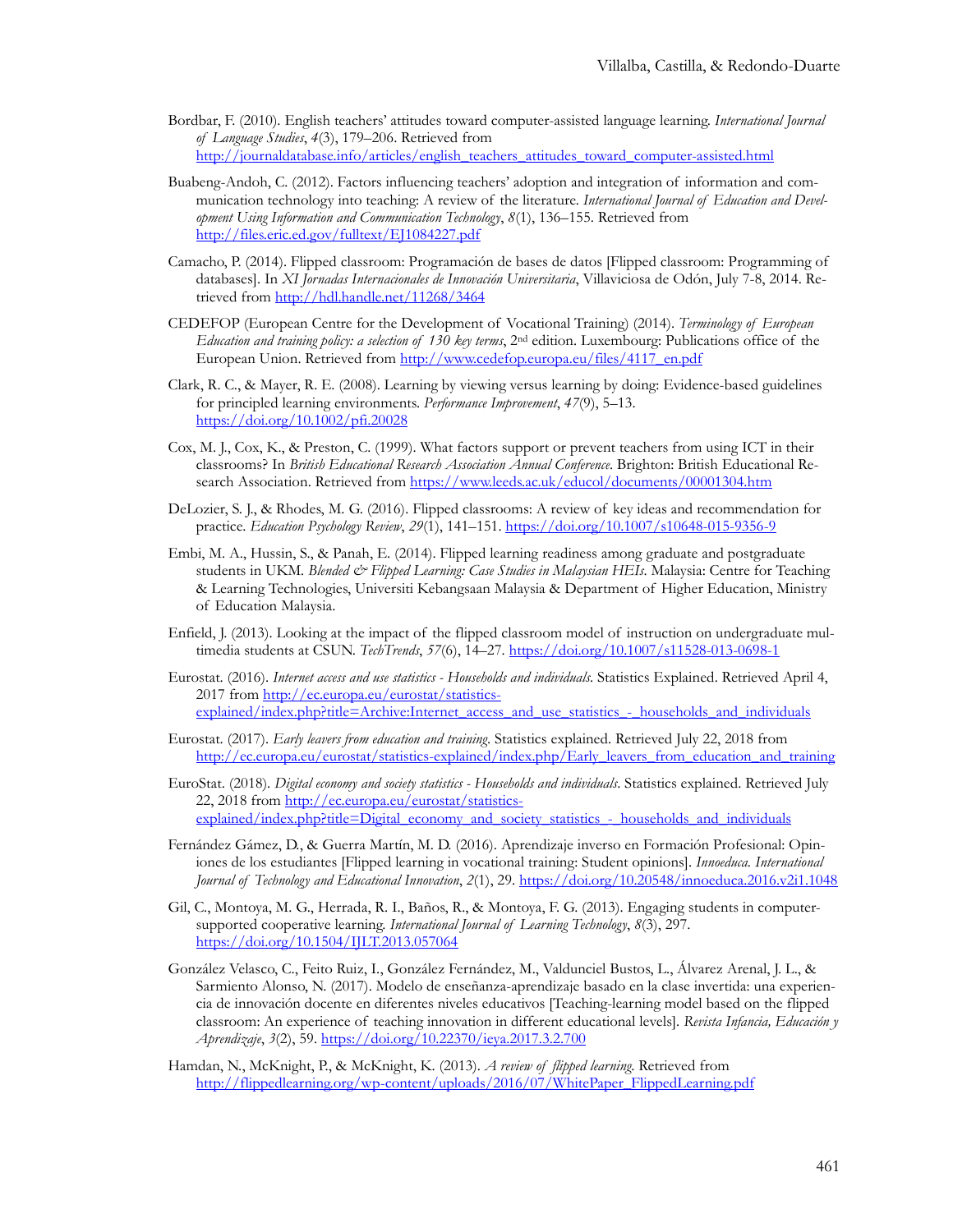- Hamdan, N., McKnight, P., McKnight, K., & Arfstrom, K. M. (2013). What is the approach motivation? *Emotion Review*, *5*(3), 291–295. <https://doi.org/10.1177/1754073913477509>
- Hernández-Ramos, J. P., Martinez-Abad, F., Penalvo, F. J. G., Garcia, M. E. H., & Rodriguez-Conde, M. J. (2012). Teacher attitude scale regarding the use of ICT. Reliability and validity study. *2012 International Symposium on Computers in Education (SIIE)* (pp. 1-6). Andorra La Vella: IEEE.
- High Level Group on the Modernisation of Higher Education. (2014). *Report to the European Commission on new modes of learning and teaching in higher education*. Publications Office of the European Union. Retrieved from [http://ec.europa.eu/dgs/education\\_culture/repository/education/library/reports/modernisation](http://ec.europa.eu/dgs/education_culture/repository/education/library/reports/modernisation-universities_en.pdf)[universities\\_en.pdf](http://ec.europa.eu/dgs/education_culture/repository/education/library/reports/modernisation-universities_en.pdf)
- Johnson, L., Adams Becker, S., Cummins, M., Estrada, V., Freeman, A., & Hall, C. (2016). *NMC Horizon report: 2016 higher education edition*. Austin (Texas): The New Media Consortium. Retrieved from [http://cdn.nmc.org/media/2015](http://cdn.nmc.org/media/2015-nmc-horizon-report-HE-EN.pdf)-nmc-horizon-report-HE-EN.pdf
- Johnson, L., Adams Becker, S., Estrada, V., & Freeman, A. (2014). *NMC Horizon report: 2014 higher education*  edition. Austin (Texas): The New Media Consortium. Retrieved from [http://cdn.nmc.org/media/2014](http://cdn.nmc.org/media/2014-nmc-horizon-report-he-EN-SC.pdf)nmc-horizon[-report-](http://cdn.nmc.org/media/2014-nmc-horizon-report-he-EN-SC.pdf)he-EN-SC.pdf
- Johnson, L., Adams Becker, S., Estrada, V., & Freeman, A. (2015). *NMC Horizon report: 2015 higher education edition.* Austin (Texas): The New Media Consortium. Retrieved from [http://cdn.nmc.org/media/2015](http://cdn.nmc.org/media/2015-nmc-horizon-report-HE-EN.pdf) nmc-horizon[-report-](http://cdn.nmc.org/media/2015-nmc-horizon-report-HE-EN.pdf)HE-EN.pdf
- Jungić, V., Kaur, H., Mulholland, J., & Xin, C. (2015). On flipping the classroom in large first year calculus courses. *International Journal of Mathematical Education in Science and Technology*, *46*(4), 508–520. <https://doi.org/10.1080/0020739X.2014.990529>
- Karabulut-Ilgu, A., Jaramillo Cherrez, N., & Jahren, C. T. (2017). A systematic review of research on the flipped learning method in engineering education. *British Journal of Educational Technology, 49*(3), 398-411. <https://doi.org/10.1111/bjet.12548>
- Kendall, M. G., & Smith, B. B. (1939). The problem of m rankings. *The Annals of Mathematical Statistics*, *10*(3), 275–287. <https://doi.org/10.1214/aoms/1177732186>
- Kim, M. K., Kim, S. M., Khera, O., & Getman. (2014). The experience of three flipped classrooms in an urban university: An exploration of design principles. *The Internet and Higher Education*, *22*, 37–50. <https://doi.org/10.1016/j.iheduc.2014.04.003>
- Kirriemuir, J., & McFarlane, A. (2004). *Literature review in games and learning: A Report for NESTA Futurelab*. Retrieved fro[m http://www.futurelab.org.uk/resources/documents/lit\\_reviews/Games\\_Review.pdf](http://www.futurelab.org.uk/resources/documents/lit_reviews/Games_Review.pdf)
- Kwan Lo, C., & Foon Hew, K. (2007). A critical review of flipped classroom challenges in K-12 education: Possible solutions and recommendations for future research. *Research and Practice in Technology Enhanced Learning*, *12*(4), 1–22. [https://doi.org/10.1186/s41039](https://doi.org/10.1186/s41039-016-0044-2)-016-0044-2
- Little, C. (2015). The flipped classroom in further education: Literature review and case study. *Research in Post-Compulsory Education*, *20*(3), 265–279. <https://doi.org/10.1080/13596748.2015.1063260>
- Lucas, B., Spencer, E., & Claxton, G. (2012). *How to teach vocational education: A theory of vocational pedagogy*. Centre for Real-World Learning, University of Winchester. doi:10.13140/RG.2.1.4538.3446
- Marcinkiewicz, H. R. (1993). Computers and teachers. *Journal of Research on Computing in Education*, *26*(2), 220– 237. <https://doi.org/10.1080/08886504.1993.10782088>
- Milman, N. B. (2012). The flipped classroom strategy: What is it and how can it best be used? *Distance Learning*, *9*(3), 85+. Retrieved from [http://go.galegroup.com/ps/i.do?id=GALE%7CA305660562&v=2.1&u=monash&it=r&p=AONE&sw](http://go.galegroup.com/ps/i.do?id=GALE%7CA305660562&v=2.1&u=monash&it=r&p=AONE&sw=w&asid=83eb2cb972cfc092f59ad15b94e4f337) [=w&asid=83eb2cb972cfc092f59ad15b94e4f337](http://go.galegroup.com/ps/i.do?id=GALE%7CA305660562&v=2.1&u=monash&it=r&p=AONE&sw=w&asid=83eb2cb972cfc092f59ad15b94e4f337)
- O'Flaherty, J., & Phillips, C. (2015). The use of flipped classrooms in higher education: A scoping review. *The Internet and Higher Education, 25*, 85-95. <https://doi.org/10.1016/j.iheduc.2015.02.002>
- Ölmefors, O. (2016). *Student attitudes towards Flipped Classroom: A focus group study on attitude change in Swedish upper secondary school, within Mathematics towards Flipped Classroom* (Master thesis, KTH Royal Institute of Technolo-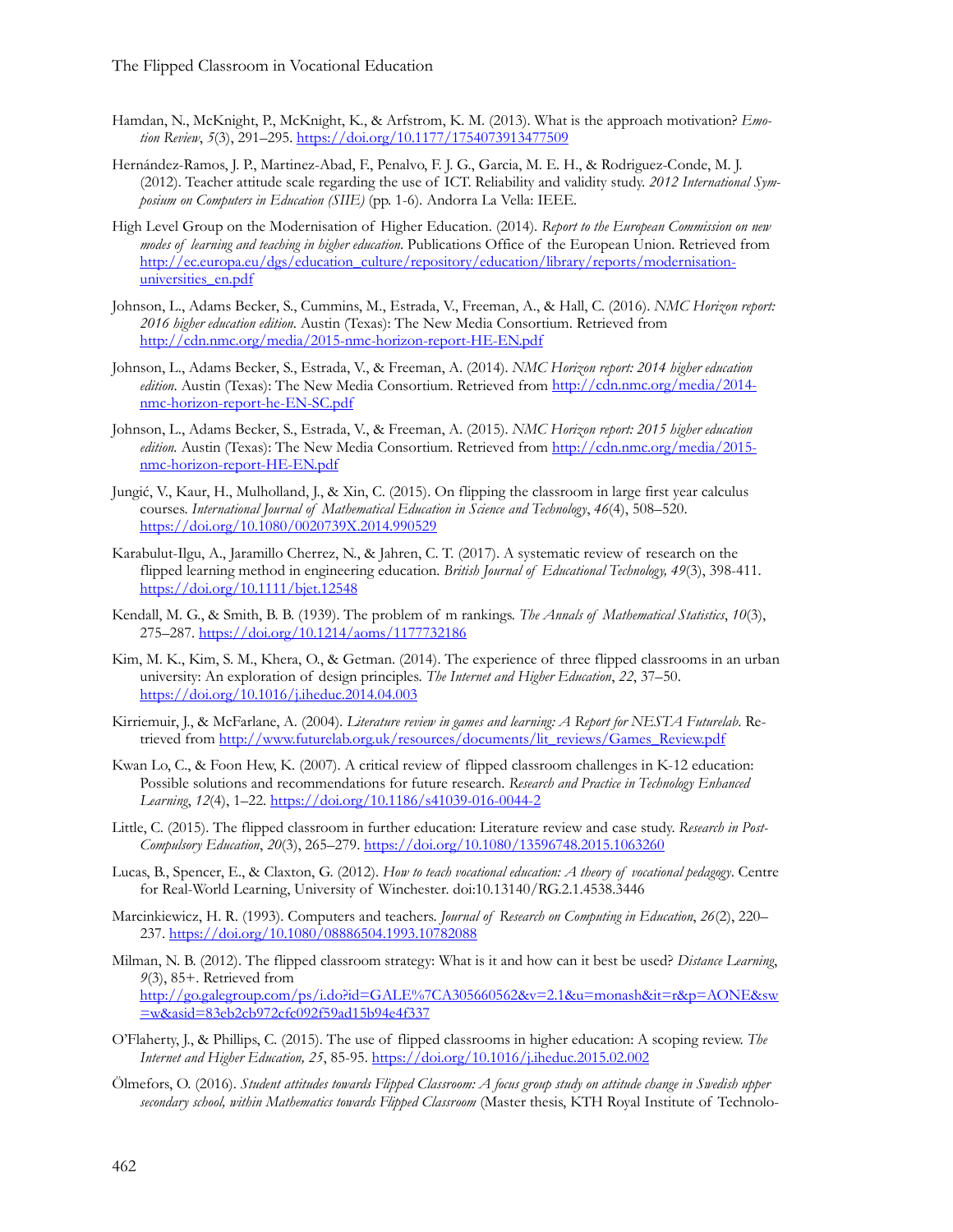gy and Stockholms Universitet). Retrieved from [http://kth.diva](http://kth.diva-portal.org/smash/get/diva2:943881/FULLTEXT01.pdf)[portal.org/smash/get/diva2:943881/FULLTEXT01.pdf](http://kth.diva-portal.org/smash/get/diva2:943881/FULLTEXT01.pdf)

- Peralta, H., & Costa, F. (2007). Teachers's competence and confidence regarding the use of ICT. *Educational Sciences Journal*, *3*(1), 75–84.
- Piaget, J. (1971). *Biology and knowledge: An essay on the relations between organic regulations and cognitive processes.* Chicago: University of Chicago Press.
- Prince, M. (2004). Does active learning work? A review of the research. *Journal of Engineering Education*, *93*(3), 223–231. [https://doi.org/10.1002/j.2168](https://doi.org/10.1002/j.2168-9830.2004.tb00809.x)-9830.2004.tb00809.x
- Redecker, C., & Punie, Y. (2017). *European framework for the digital competence of educators: DigCompEdu*. JRC Working Papers JRC107466, Joint Research Center (Seville). doi:10.2760/159770
- Sams, A., & Bergmann, J. (2012). *Flip your classroom: Reach every student in every class every day.* International Society for Technology in Education.
- Sams, A., & Bergmann, J. (2013). Flip your students' learning. *Technology-Rich Learning*, *70*(6), 16–20. Retrieved from [http://www.ascd.org/publications/educational](http://www.ascd.org/publications/educational-leadership/mar13/vol70/num06/Flip-Your-Students)-leadership/mar13/vol70/num06/Flip-Your-Students'-[Learning.aspx](http://www.ascd.org/publications/educational-leadership/mar13/vol70/num06/Flip-Your-Students)
- Smith, C. M., & McDonald, K. (2013). The flipped classroom for professional development: Part II. Making podcasts and videos. *The Journal of Continuing Education in Nursing*, *44*(11), 486–487. [https://doi.org/10.3928/00220124](https://doi.org/10.3928/00220124-20131025-93)-20131025-93
- Song, Y., Jong, M. S. Y., Chang, M., & Chen, W. (2017). Guest editorial: "How" to design, implement and evaluate the flipped classroom? – A synthesis. *Journal of Educational Technology & Society, 20*(1), 180-183. doi:10.2307/jeductechsoci.20.1.180
- Špilka, R., & Maněnová, M. (2014). Flipped classroom, web-based teaching method analysis focused on academic performance. *Proceedings of Communications, Circuits and Educational Technologies (ICLS 2016), 1282- 1285*. Prague. Retrieved from [http://www.inase.org/library/2014/prague/bypaper/ECS](http://www.inase.org/library/2014/prague/bypaper/ECS-EET/ECS-EET-13.pdf)-EET/ECS-EET-[13.pdf](http://www.inase.org/library/2014/prague/bypaper/ECS-EET/ECS-EET-13.pdf)
- Staker, H., & Horn, M. B. (2012). *Classifying K-12 blended learning*. Innosight Institute. Retrieved from <https://eric.ed.gov/?id=ED535180>
- Tabachnick, B. G., & Fidell, L. S. (2013). *Using multivariate statistics*. California: Pearson Education.
- Tanner, M., & Scott, E. (2015). A flipped classroom approach to teaching systems analysis, design and implementation. *Journal of Information Technology Education: Research*, *14*, 219–241. <https://doi.org/10.28945/2266>
- Techanamurthy, U., Alias, N., & Dewitt, D. (2015). Readiness for flipped learning among culinary arts students. *Proceedings of Seminar Kebangsaan Majlis Dekan-dekan Pendidikan Universiti*. Malaysia: Universiti Tun Hussein Onn Malaysia. doi:10.13140/RG.2.1.1388.8487
- van Braak, J. (2001). Factors influencing the use of computer mediated communication by teachers in secondary schools. *Computers & Education*, *36*(1), 41–57[. https://doi.org/10.1016/S0360](https://doi.org/10.1016/S0360-1315(00)00051-8)-1315(00)00051-8
- Vuorikari, R., Punie, Y., Carretero Gómez, S. & Van Den Brande, G. (2016). *DigComp 2.0: The digital competence framework for citizens. Update phase 1: The conceptual reference model*. Luxembourg: Publication Office of the European Union. <https://doi.org/10.2791/11517>
- Wang, T. (2017). Overcoming barriers to 'flip': Building teacher's capacity for the adoption of flipped classroom in Hong Kong secondary schools. *Research and Practice in Technology Enhanced Learning*, *12*(6), 1–11. [https://doi.org/10.1186/s41039](https://doi.org/10.1186/s41039-017-0047-7)-017-0047-7
- Wang, Z. (2014). Research on teaching design and application of flipped classroom mode. *Proceedings of 2nd International Conference on Education Technology and Information System (ICETIS 2014)*, 379–383. [https://doi.org/10.2991/icetis](https://doi.org/10.2991/icetis-14.2014.85)-14.2014.85
- Wolff, L.-C., & Chan, J. (2016). *Flipped classrooms for legal education*. Hong Kong: Springer. [https://doi.org/10.1007/978](https://doi.org/10.1007/978-981-10-0479-7_2)-981-10-0479-7\_2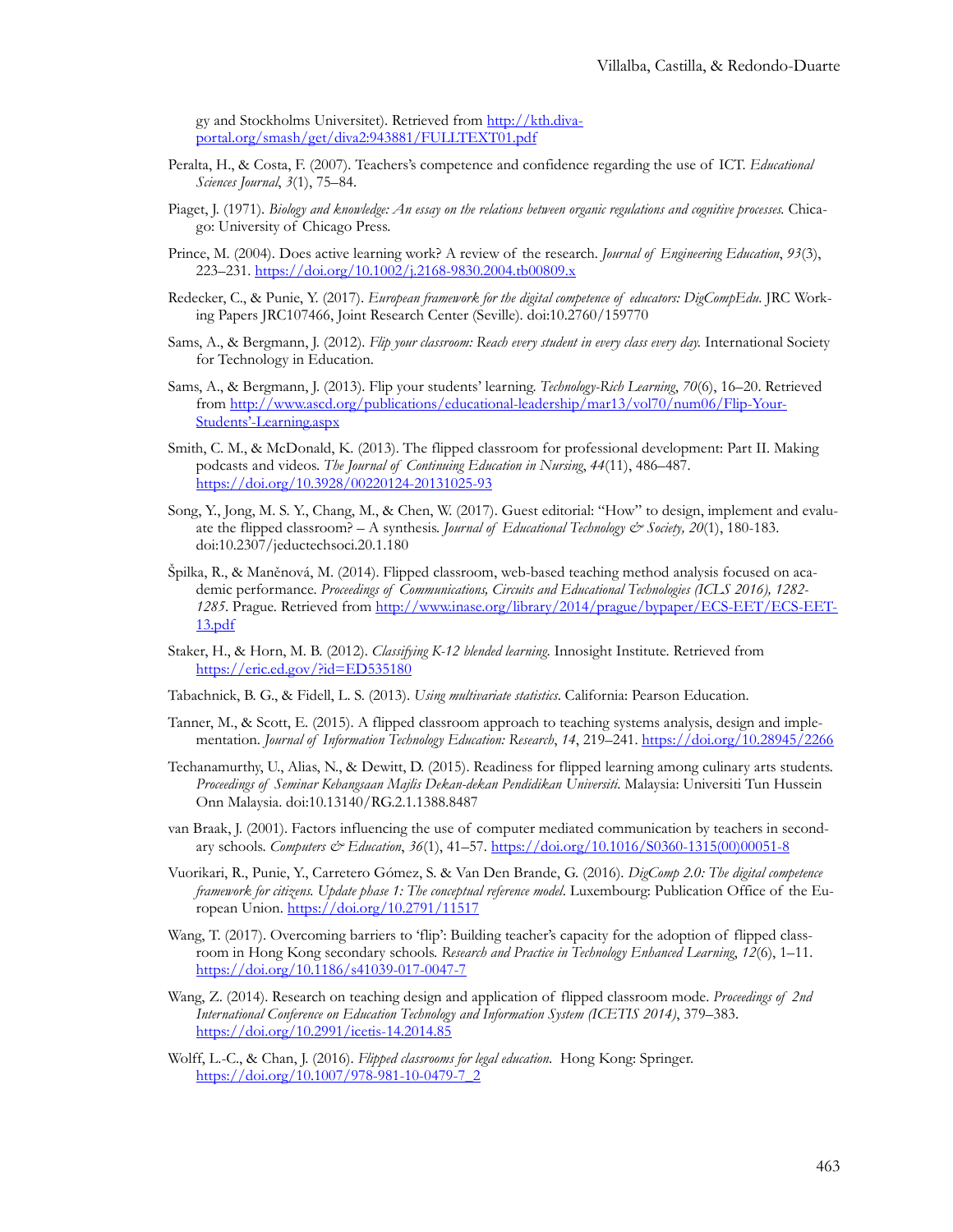Woodrow, J. E. J. (1990). Locus of control and student teacher computer attitudes. *Computers & Education*, 14(5), 421–432. [https://doi.org/10.1016/0360](https://doi.org/10.1016/0360-1315(90)90036-7)-1315(90)90036-7

# **APPENDIX**

.

The questionnaire used in the study consisted of the following questions:

## PERSONAL DETAILS

- **1. Your country** (Hungary / Spain / all European countries)
- **2. Age group** (22-28; 29-35; 36-44; 45-54; 55+)
- **3. Gender** (Male, Female)
- **4. Teaching experience (years)** (0-5; 6-15; 16-25; 25+)
- 5. **Your subject category**?
	- Natural sciences
	- Social Sciences
	- Computer Sciences
	- **Economics**
	- **Languages**
	- Arts
	- Physical Education
	- Technical Engineering
	- Medicine and Health

Other, please specify: ……

### WORKING ENVIRONMENT

### **6. Your school type**

- lower vocational school
- vocational high school
- **7. Number of students at your school** 
	- less than 200
	- $\bullet$  201-500
	- $501-1000$
	- 1001-3000
	- more than 3001

#### **8. Number of teachers/educators in the school**

- less than 20
- $21-50$
- $51-100$
- $101-300$
- more than 301

## **9. Conditions for Innovation in Teaching**

| 9.1.                                                                             | Fully | Partially | Not at |
|----------------------------------------------------------------------------------|-------|-----------|--------|
|                                                                                  |       |           | all    |
| Does your curriculum allow you, as a teacher, to innovate with teaching methods? |       |           |        |
| Does your School encourage you to be innovative in a similar way?                |       |           |        |
| Do you feel any demand from students to change current teaching practices?       |       |           |        |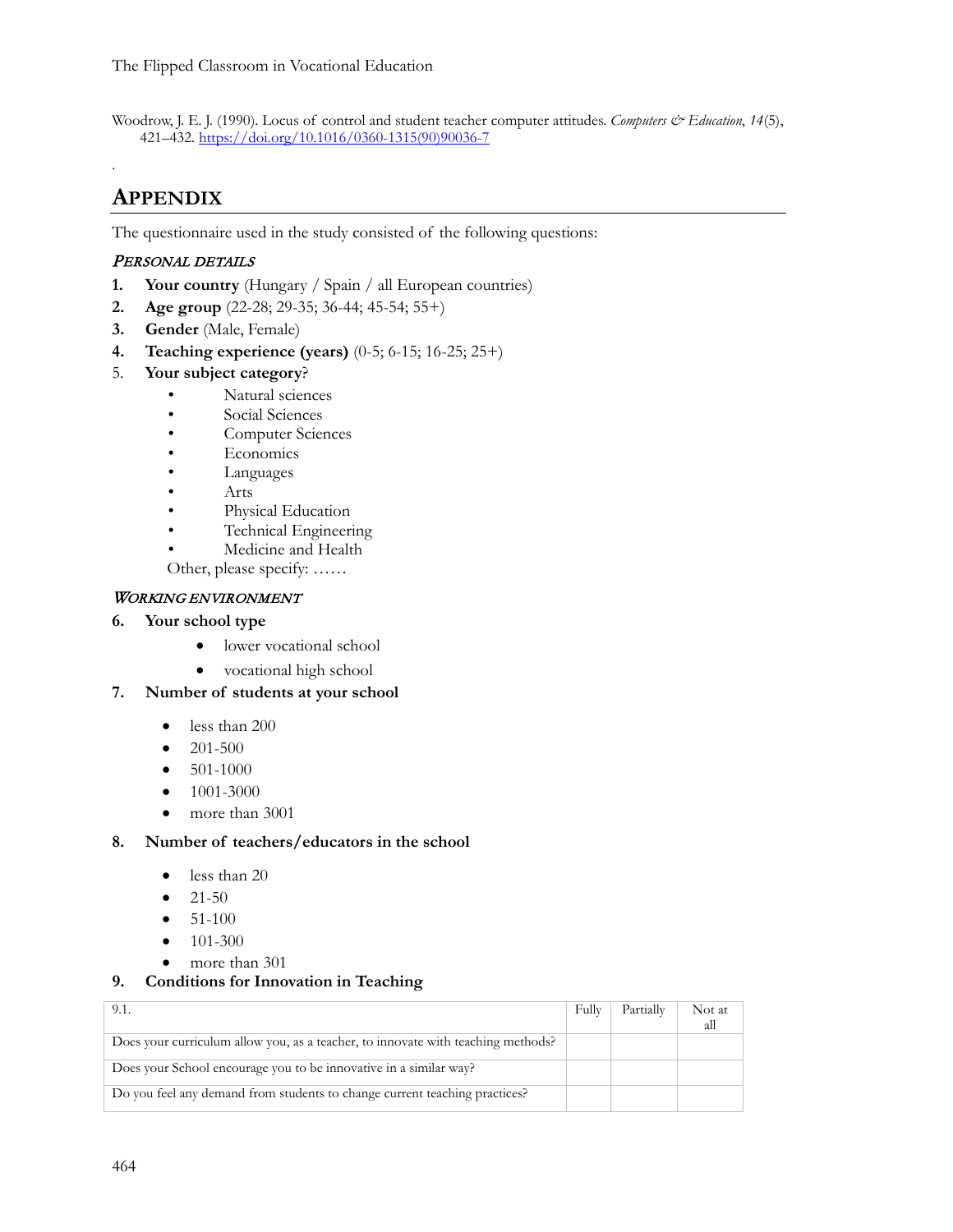| 9.2.                     | a like-minded group within your     | you are left to do so on your own. |
|--------------------------|-------------------------------------|------------------------------------|
| If you do innovate, then | School will provide mutual support. |                                    |

### **10. Describe any innovative techniques you use at your School**

### **11. Do you use the following pedagogical methods in your class?**

|                  | Always, in<br>every lesson | Often, almost<br>in every lesson | Sometimes, in<br>some part of some<br>subjects | Rarely, I have applied this<br>method and use it for a<br>specific part of one subject | Never |
|------------------|----------------------------|----------------------------------|------------------------------------------------|----------------------------------------------------------------------------------------|-------|
| Project-based    |                            |                                  |                                                |                                                                                        |       |
| learning         |                            |                                  |                                                |                                                                                        |       |
| Collaborative    |                            |                                  |                                                |                                                                                        |       |
| learning         |                            |                                  |                                                |                                                                                        |       |
| Cooperative      |                            |                                  |                                                |                                                                                        |       |
| learning         |                            |                                  |                                                |                                                                                        |       |
| Problem-based    |                            |                                  |                                                |                                                                                        |       |
| learning         |                            |                                  |                                                |                                                                                        |       |
| Inquiry-based    |                            |                                  |                                                |                                                                                        |       |
| learning         |                            |                                  |                                                |                                                                                        |       |
| Frontal instruc- |                            |                                  |                                                |                                                                                        |       |
| tion             |                            |                                  |                                                |                                                                                        |       |
| Game-based       |                            |                                  |                                                |                                                                                        |       |
| learning         |                            |                                  |                                                |                                                                                        |       |

**Implementation:** radio buttons, one choice per lines

#### **12. Have you used and know well the flipped classroom model?**

**13. (Only visible for those who have used and know well the flipped classroom model). Please, share your degree of agreement with the following statements:**

My opinions, ideas: …………………..

|                                                 | Strongly<br>agree | Agree | Neither<br>agree, or<br>disagree | Disagree | Strongly<br>disagree |
|-------------------------------------------------|-------------------|-------|----------------------------------|----------|----------------------|
| 1. The pedagogical methodology is essential; it |                   |       |                                  |          |                      |
| is not only about introducing technology        |                   |       |                                  |          |                      |
| 2. It helps me to collaborate more intensively  |                   |       |                                  |          |                      |
| with my students (e.g. the students can give    |                   |       |                                  |          |                      |
| me technical support, like video recording)     |                   |       |                                  |          |                      |
| 3. I can facilitate the parents to discuss the  |                   |       |                                  |          |                      |
| learning content with the students at home      |                   |       |                                  |          |                      |
|                                                 |                   |       |                                  |          |                      |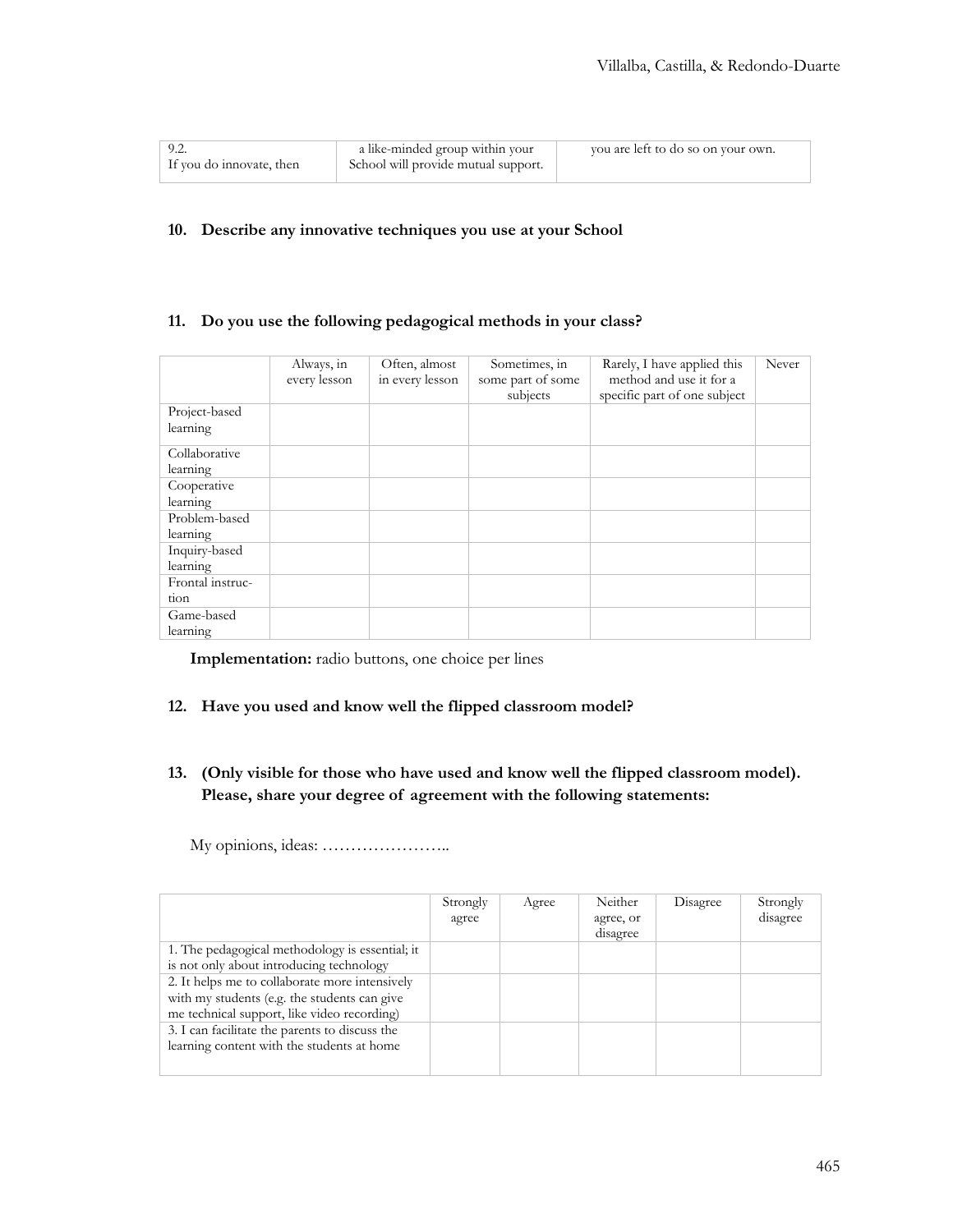## The Flipped Classroom in Vocational Education

| 4. Using technology (like video on a working<br>process) could be very motivating in practice-<br>oriented vocational subjects                                 |  |  |  |
|----------------------------------------------------------------------------------------------------------------------------------------------------------------|--|--|--|
| 5. It makes the teaching process more enjoya-<br>ble not only for the students but for me as<br>well                                                           |  |  |  |
| 6. FC gives me a chance for professional<br>development - to compose easy to understand,<br>highly motivating learning packets is a chal-<br>lenge what I like |  |  |  |
| 7. I will be able to reuse and improve the<br>learning materials year on year                                                                                  |  |  |  |
| 8. With FC I have a chance to involve and<br>make students responsible for their own<br>learning process                                                       |  |  |  |
| 9. FC may support a work-based approach in<br>teaching vocational subjects                                                                                     |  |  |  |
| 10. It helps to develop $21$ <sup>st</sup> -century skills in the<br>students                                                                                  |  |  |  |
| 11. It takes much more class time than tradi-<br>tional teaching methods.                                                                                      |  |  |  |
| 12. Not all of the students have tools for<br>watching videos or reading the online text.                                                                      |  |  |  |
| 13. It complicates the evaluation of the stu-<br>dents                                                                                                         |  |  |  |

## **14. If you were to take part in an FC training course, what would be the most important competences to be developed?**

**Rank: 5=highly important, 4=moderately important, 3= somewhat important,** 

#### **2=slightly important, 1 =not important at all**

|                                                      | 5 | 4 | 3 | $\overline{c}$ |  |
|------------------------------------------------------|---|---|---|----------------|--|
| Preparing FC lesson plans                            |   |   |   |                |  |
| Designing class activities                           |   |   |   |                |  |
| Learning strategies to integrate into the home       |   |   |   |                |  |
| phase with the activities in the classroom.          |   |   |   |                |  |
| Assessment of students' work in FC lessons.          |   |   |   |                |  |
| Assessment of students' processing of new in-        |   |   |   |                |  |
| formation at home.                                   |   |   |   |                |  |
| Managing the collaboration of students in class      |   |   |   |                |  |
| time.                                                |   |   |   |                |  |
| Understanding a range of methods to support          |   |   |   |                |  |
| problem-solving team-work.                           |   |   |   |                |  |
| Creating, editing storing attractive learning con-   |   |   |   |                |  |
| tent, and publishing them on the web.                |   |   |   |                |  |
| Finding quality, free educational applications       |   |   |   |                |  |
| (offline & online) for learning, practice, creating, |   |   |   |                |  |
| etc.                                                 |   |   |   |                |  |
| Designing interesting and attractive digital         |   |   |   |                |  |
| presentations.                                       |   |   |   |                |  |

## **15. What level of IT skills do you think you have?**

**Beginner level (A)**: I know how to use a computer for basic tasks (startup and shutdown, storage files, work with folders, windows, etc.), connection to the Internet), surfing the Internet and basic use of the Office Suite (word processing, spreadsheets, e-mail)

**Intermediate level (B)**: I know how to use the Office Suite generally, manage a computer as an advanced user, online collaboration tools, social media sites, edit images and websites.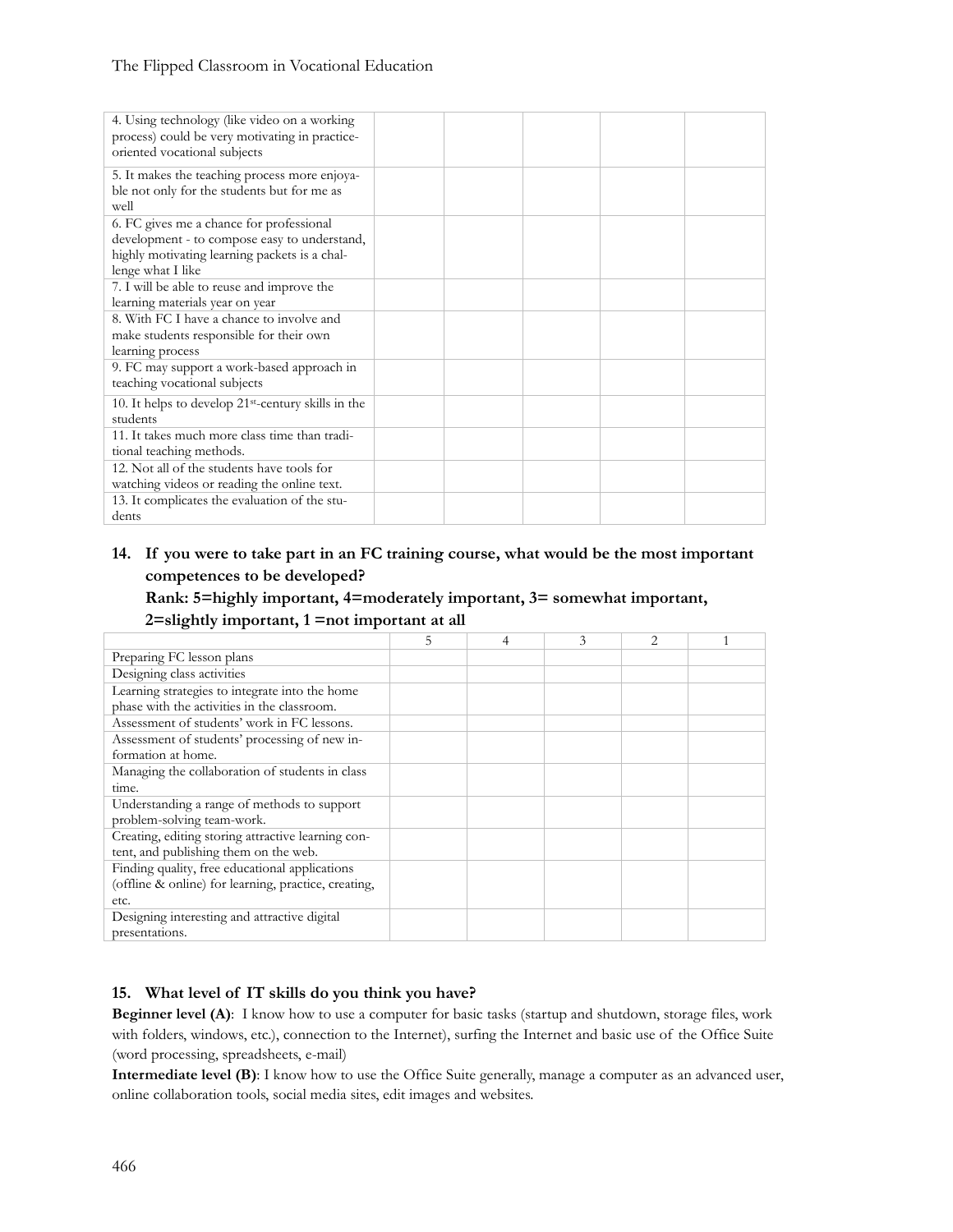**Advanced level (C)**: I know how to conduct administrative tasks on a computer, use the Office Suite package, online collaboration tools, create videos and images, and use social media sites, all at a professional level. I can assess content and provide guidance to colleagues.

### **16. Are you trained on how to create, edit and publish the following digital media?**

**Newcomer (A1)**: I make a little use of the Internet to find resources, I cannot modify them either sharing resources.

**Explorer (A2)**: I make basic use of digital technologies for finding resources, I can create and modify using basic tools and managing resources using basic strategies.

**Integrator (B1)**: I can identify and assess suitable resources using basic criteria, I can create and modify using advanced tools, and I can effectively share using basic strategies.

**Expert (B2)**: I can identify and assess suitable resources using complex criteria, I can adapt advanced digital resources to a concrete learning context, and I can share professionally.

**Leader (C1)**: I can comprehensively identify and assess suitable resources, considering all relevant aspects, I can create, co-create and modify resources according to the learning context using a range of advanced strategies, and I can digitally publish self-created resources.

**Pioneer (C2)**: I promote the use of digital resources in education, I can create complex, interactive digital resources, and professionally publishing self-created digital content.

|                          | A1 | A2 | B1 | B2 | C <sub>1</sub> | C <sub>2</sub> |
|--------------------------|----|----|----|----|----------------|----------------|
|                          |    |    |    |    |                |                |
| Digital pictures         |    |    |    |    |                |                |
| Videos                   |    |    |    |    |                |                |
| Animations               |    |    |    |    |                |                |
| <b>Blogs</b>             |    |    |    |    |                |                |
| Concept maps             |    |    |    |    |                |                |
| Digital timelines        |    |    |    |    |                |                |
| Hypertext, embedding     |    |    |    |    |                |                |
| different media elements |    |    |    |    |                |                |
| Presentations            |    |    |    |    |                |                |
| Social networks          |    |    |    |    |                |                |

#### **17. Does your school provide the following tools?**

|                               | Yes, always, for<br>all teachers | Yes, but<br>difficult to get | Not at all | I have my own |
|-------------------------------|----------------------------------|------------------------------|------------|---------------|
| Computer with Internet access |                                  |                              |            |               |
| Digital camera                |                                  |                              |            |               |
| Drawing tablet                |                                  |                              |            |               |
| Tablet                        |                                  |                              |            |               |

Other, please specify: ……

#### **18. Do you have access to the following IT tools/features for your classroom work?**

|                                      | For every lesson | Only for IT | Occasionally | Not at all |
|--------------------------------------|------------------|-------------|--------------|------------|
|                                      |                  | lessons     |              |            |
| Presentation set (computer + projec- |                  |             |              |            |
| tor)                                 |                  |             |              |            |
| Interactive board                    |                  |             |              |            |
| High-speed Internet access           |                  |             |              |            |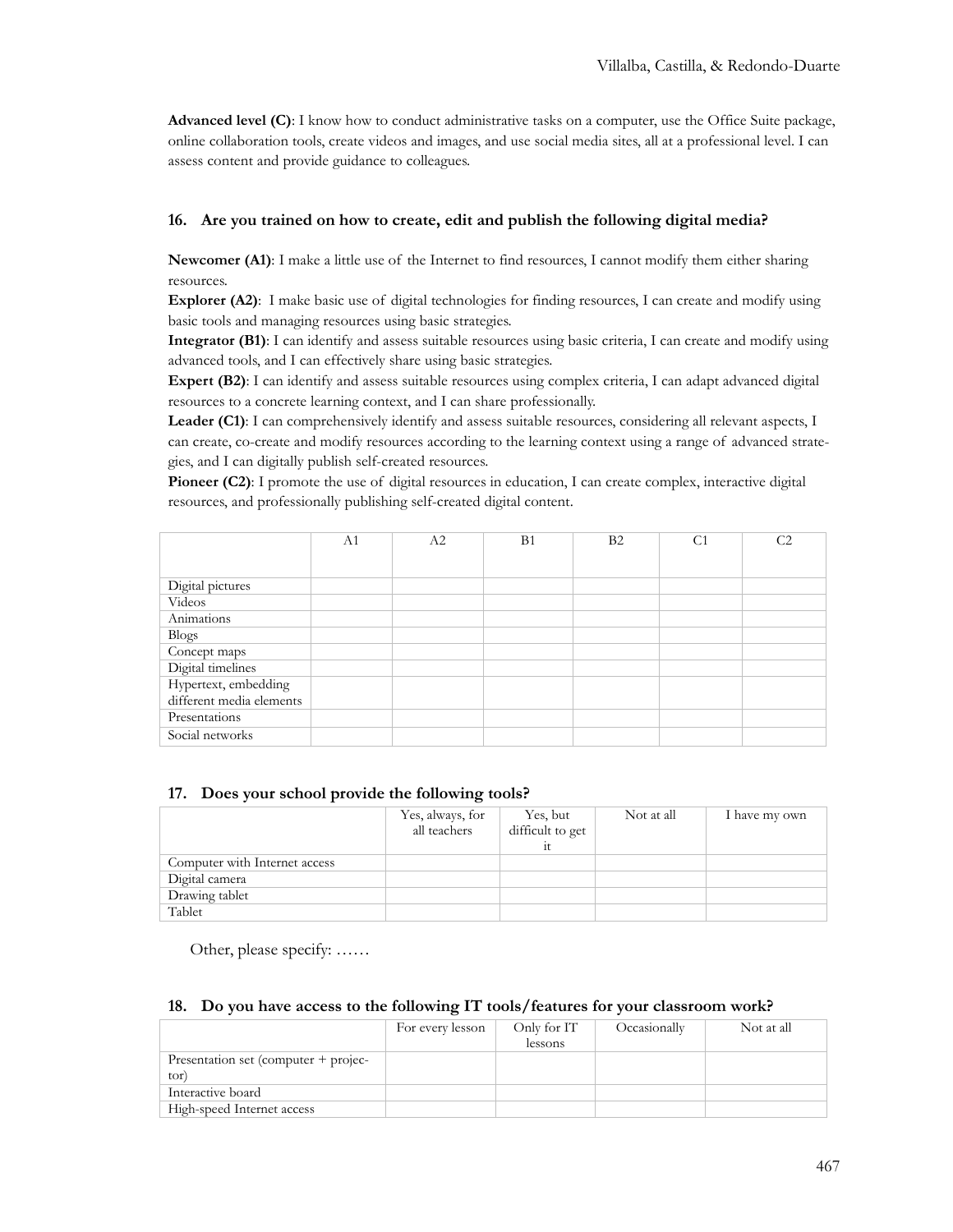| $\mathbf{r}$ |  |  |
|--------------|--|--|
|              |  |  |

| 19. Are the following tools available for students in the school after official lessons? |  |  |
|------------------------------------------------------------------------------------------|--|--|
|                                                                                          |  |  |

|                 | Yes, at any time | Yes, occasionally | Not at all |
|-----------------|------------------|-------------------|------------|
| Computer        |                  |                   |            |
| Digital camera  |                  |                   |            |
| Drawing tablet  |                  |                   |            |
| Tablet          |                  |                   |            |
| Internet access |                  |                   |            |

**20. In the Flip-IT project, we will develop an online FC course for teachers in 2018. If you are interested in taking part, please provide your e-mail address.**

# **BIOGRAPHIES**



**M. Teresa Villalba** was awarded a B.Sc. degree in Mathematics from Universidad Complutense, Madrid, Spain in 1996, and an M.Sc. in Computer science respectively in 1998. She was awarded a Ph.D. degree in Computer Science at Universidad de Alcalá, Madrid, Spain, in 2009. She is an associate professor at the Computer Science Department of Universidad Europea, which has been a part of the Laureate Network Universities network for 16 years.

Since 2008, she has been in charge of the Master's Degree in ICT Security, and since 2016 she is the head of the Research Group in Educational

Technology as a senior researcher in the School of Doctoral Studies and Research. She has authored or co-authored over 60 papers in refereed journals, book chapters, and international conferences. As a researcher in more than 25 competitive research projects at national, regional or local level; she has been leading 4 EU-funded research projects. Her research interests are technology applied to education and ICT security. Dr. Villalba is the Spanish representative of the Legal & Security Issues Task Force in CEPIS (Council of European Professional Informatics Society), and member of the Engineering Commission Expert Panel for quality evaluation of undergraduate and graduate degrees at the regional Council for Education dependent on the Ministry of Education. Dr. Villalba's awards and honors include the special award for her dissertation at Universidad de Alcalá (Madrid) and the award for the best research on ICT Security in Spain in 2011. More recently, she received the David A. Wilson International Award for Excellence in Teaching and Learning recognizing research on innovation in teaching and learning in higher education from Laureate Network Universities (Baltimore, May 2018).



**Guillermo Castilla** is currently a full-time professor at UEM (Universidad Europea de Madrid) and former Chair of the Scientific Committee of Education at Gamification World. Dr. Castilla currently collaborates with Dr. Villalba's research team in two Erasmus + European projects.

PhD in Engineering, in the branch of technology applied to education by Universidad Europea and Master in Civil Engineering Systems by Polytechnic University of Madrid (UPM) and Civil Engineering (Ingeniería de Caminos, Canales y Puertos - 6 year long studies) by Polytechnic University of Madrid (UPM), he is currently working on a second doctoral dis-